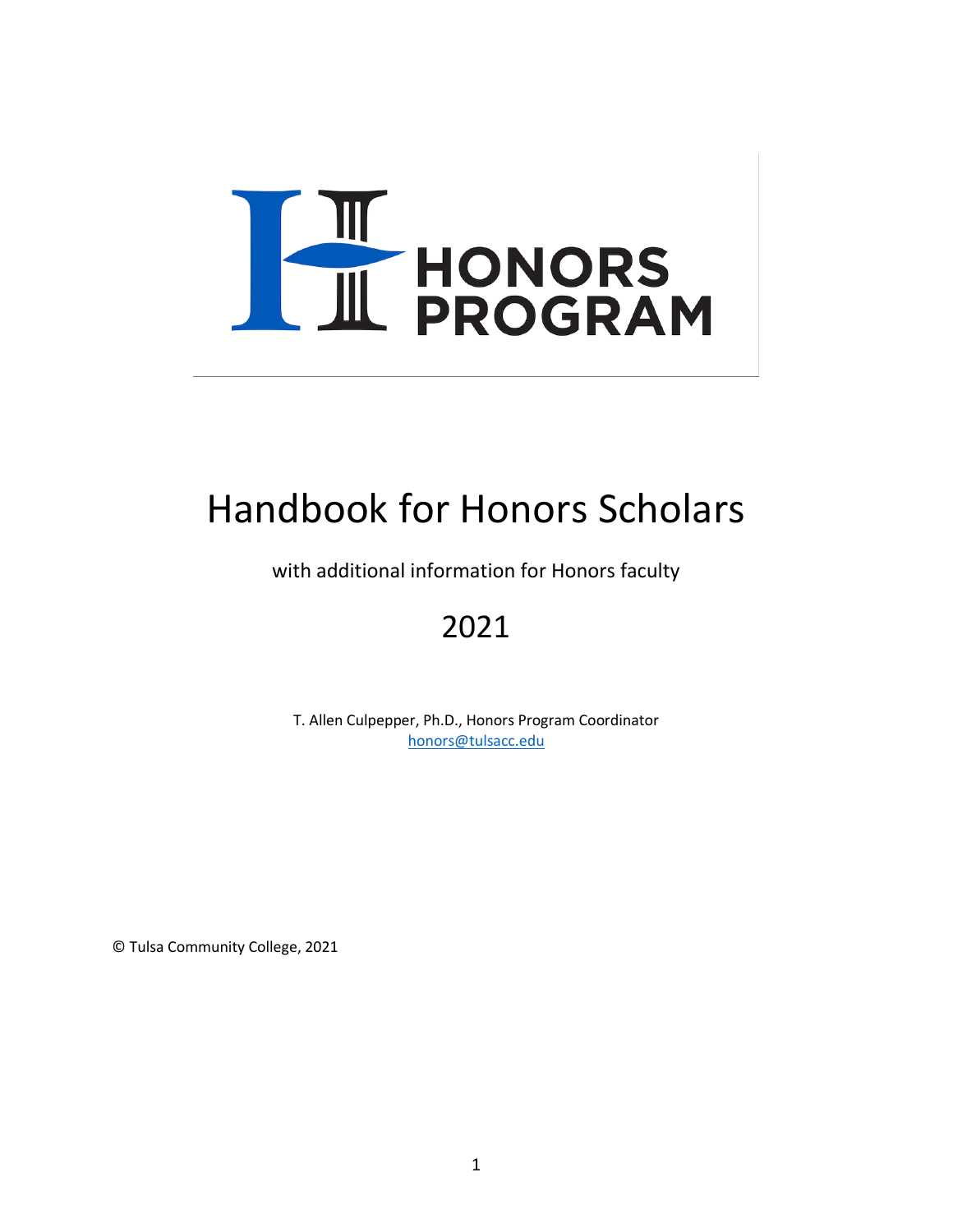## **Contents**

Welcome & introduction 3 Three ways to participate 4 Honors Scholar eligibility & application 4 Honors mission statement, vision, and learning outcomes 6 Honors ConBLUEcation 7 Blue-Carpet Awards Ceremony 7 TCC Honors & NCHC 7 Honors FAQ 8 Communicating with Honors 9 Requirements for Honors Certificate 10 Requirements to graduate as an Honors Scholar 10 High-impact course substitution option 11 Scholarships 12 TCC Honors Scholar State Regents Tuition Waiver 12 Enrollment 13 Advisement 13 Honors conferences 13 Honors Advisory Panel 13 Exit essay for Honors Scholars 14 Graduation checklist for Honors Scholar graduates 15 Transfer 15

### Appendices:

- 1. TCC travel polities
- 2. OSU/TCC transfer agreement
- 3. ORU/TCC transfer agreement
- 4. TU transfer scholarship

Addendum: Information for Honors faculty 21-26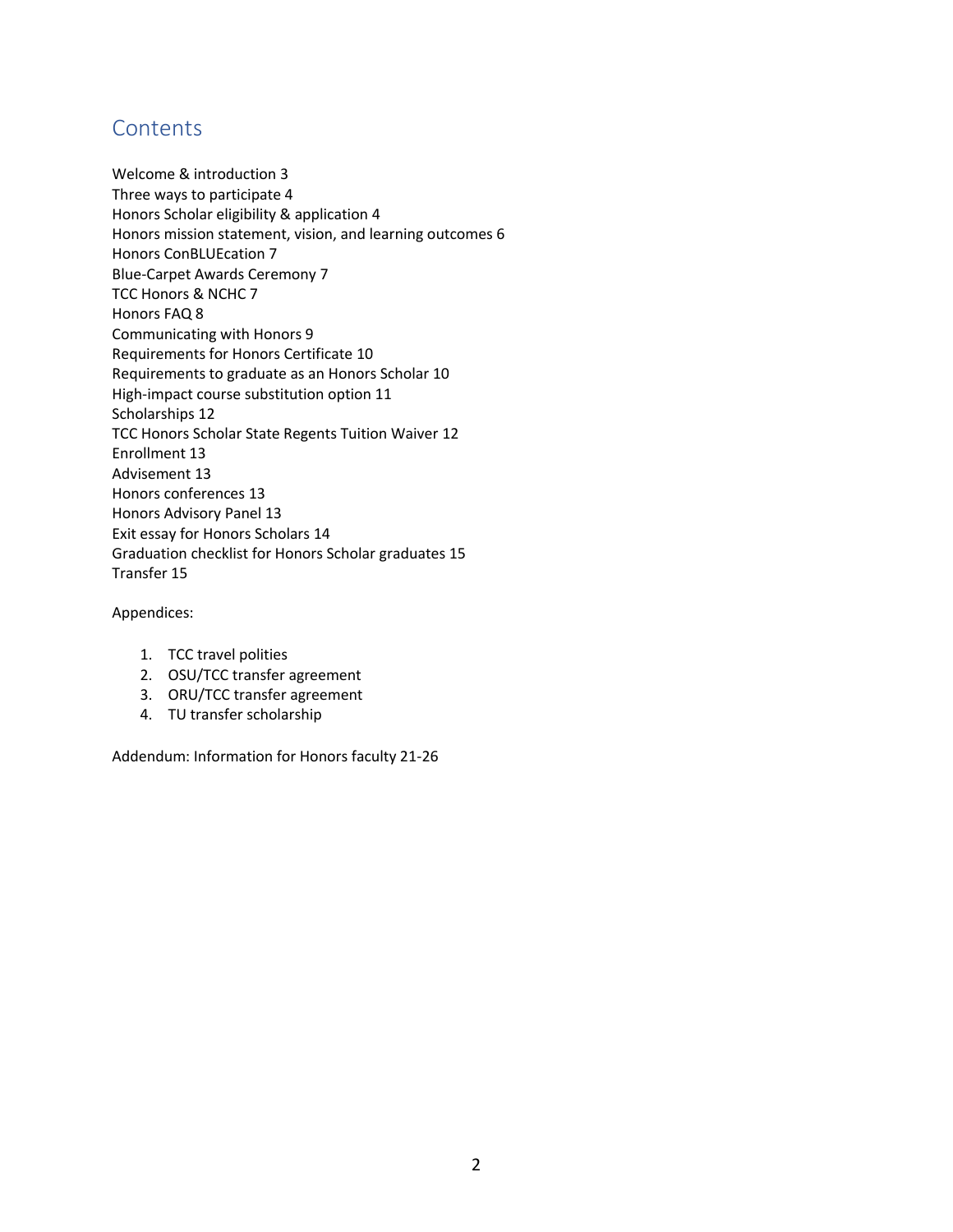# Welcome & introduction

Our alumni say they loved Honors, and we hope you will too! If you're thinking about applying to the program, this handbook will tell you all about it. If you're already an Honors Scholar, it will be your go-to reference for all things Honors.

Our Scholars are diverse! They come from all kinds of academic backgrounds (public school, private school, homeschool, GED). They come from a variety of racial, ethnic, cultural, and socioeconomic situations. Some are still in high school; some are older adults returning to college after all kinds of life experiences. Some have found academic success easily; others have struggled but persisted. But all have a high level of motivation and a burning desire to make the most of their college education. Because every applicant is unique, we give applicants a list of eligibility criteria and ask them to meet any two—not all— of them. We carefully consider the application essay and recommendation as well as transcripts and test scores. Sure, we like high numbers, but, equally important, we want highly motivated critical thinkers focused on success and ready to contribute something to the program, not just take from it.

Our community of Scholars promotes full-on engagement with academic life. Small Honors classes allow maximum interaction with classmates and professors. Honors Scholars—and, in fact, most students who choose to take Honors classes--are smart, curious, active students who want to succeed, and learning alongside them helps you learn and stay motivated. Plus, Honors professors are some of TCC's most capable and inspiring.

And, yes, there are potential financial benefits as well. Most Honors Scholars are eligible for Honors tuition waivers, TCC Foundation-sponsored Honors awards with monetary value, and big transfer scholarships if they complete the program successfully and become an Honors Scholar graduate. Honors at TCC has a strong academic reputation built on high standards and rigorous requirements, and local universities welcome graduates for transfer. And if you participate in conferences like the Great Plains Honors Council conference held every spring, the college usually pays for it.

As an Honors Scholar, you will also have obligations to the program. Here are the minimum expectations:

- attend Honors events, including the Honors ConBLUEcation (formerly called the Honors Roundup) each fall and the Blue-Carpet TCC Foundation Honors Awards each spring;
- keep up with program information in this handbook, on the Honors web page (tulscc.edu/honors), the Honors Blackboard organization\*, and your email messages. *\*To join the Blackboard organization (easier on a computer than a phone), go to MyTCC and login to Blackboard. Choose Organizations and click "Organization Catalog." Search for "Honors." Hover over HonorsScholars on the results list, and a drop-down chevron will appear. Click on that. The password is MC510. The next time you visit Blackboard, a link to the Honors Scholars organization site will show up in your Organizations page. The search and password are just for the first time; you won't need them after that.*
- take Honors classes every semester (in special circumstances, you may skip one semester of Honors classes) and stay on track for completing the program.
- attend your classes and participate actively in them.
- keep the Honors office up to date on any changes to your academic plans or other circumstances affecting your progress toward completing the program.

But don't be satisfied with the minimum! Immerse yourself in the life of the college and take advantage of the many opportunities available to you as a TCC student and an Honors Scholar!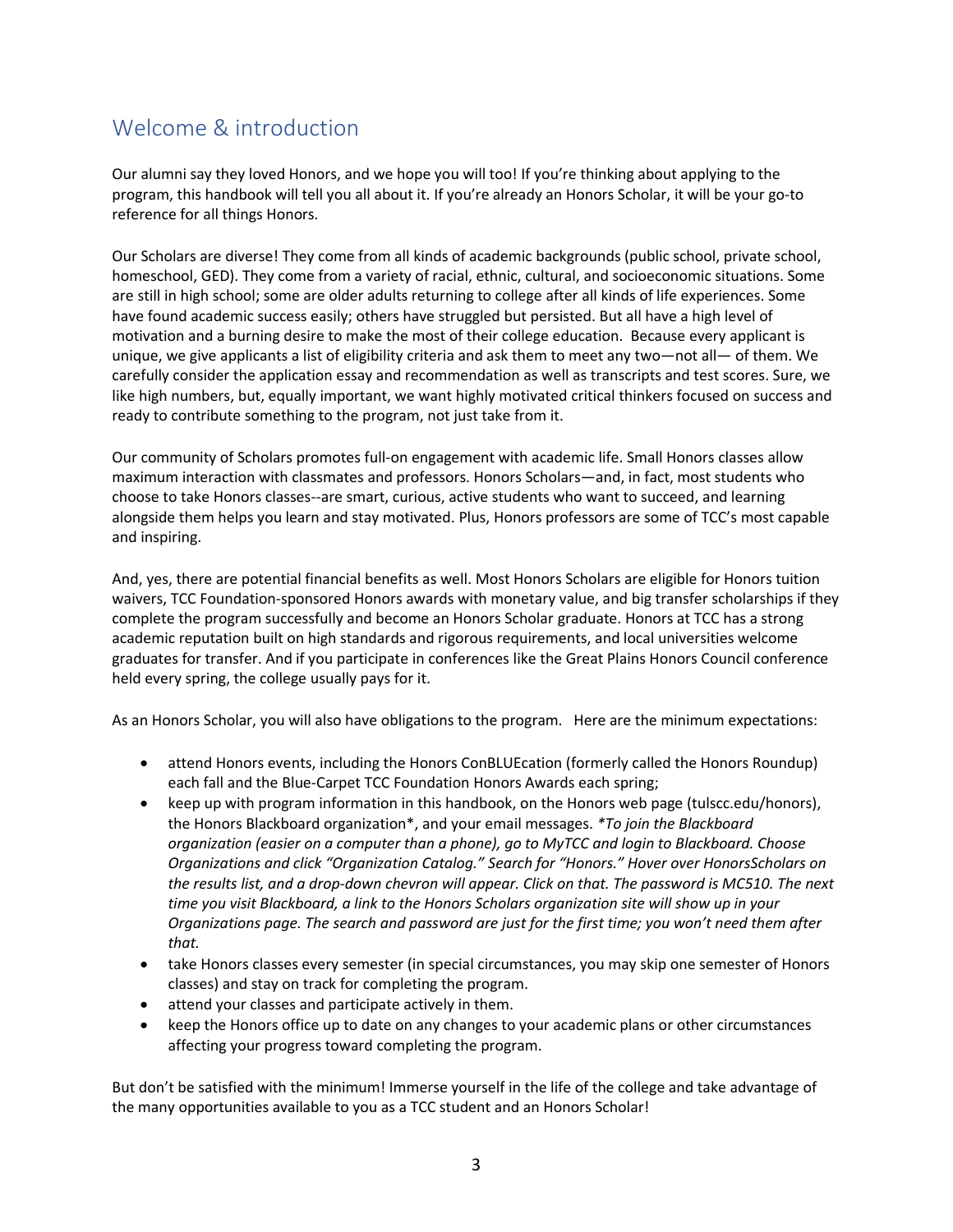# Three ways to participate

You may participate in the TCC Honors Program in three different ways:

- 1. Enroll in individual Honors classes. Any current TCC student may take an Honors class. A 3.0 GPA is suggested but not required; some students find success as a result of taking Honors classes rather than as a prerequisite for it. You do not have to be an Honors Scholar to take an Honors class, but if you are an Honors Scholar, you must take Honors classes to complete the program.
- 2. Complete at least 15 credit hours of Honors courses with a minimum GPA of 3.5 in all your Honors coursework (and at least a 3.25 overall) to earn an Honors Certificate documenting your academic dedication. Just email [honors@tulsacc.edu](mailto:honors@tulsacc.edu) to register when you have completed the 15 hours.
- 3. Become an Honors Scholar. For this option, you must meet certain eligibility requirements and submit an online application form, verification of eligibility, educator recommendation, and essay. See the next section for details. Application is free. Full-time and part-time students are welcome to apply, as are concurrent students and high school students preparing to enter TCC. If you are admitted, then you will pursue an Honors curriculum to qualify for graduation as an Honors Scholar Graduate. The Honors curriculum requires 21 credit hours of Honors classes (or 18 hours plus another high- impact course outside of Honors). A cumulative GPA of 3.5 or higher and an exit essay are also required.

### Honors Scholar eligibility & application

*Eligibility*: Applicants to the Honors Scholar program should meet at least two criteria from Category 1 or at least one criterion from Category 1 and one criterion from Category 2.

Category 1:

- Composite ACT score of 25 or higher;
- Combined SAT score of 1200 or higher;
- Unweighted 3.5 GPA from an accredited high school;
- Top 10% ranking in high school graduating class;
- 90+ percentile ranking on the GED;
- 3.5 or higher GPA on a minimum of 12 earned semester hours at TCC or another regionally accredited college or university;
- Completion of two TCC Honors credit courses with grades of A or B;
- Comparable academic results from an international secondary school.

If you are not a current TCC student, we will need a transcript sent from your school.

Category 2:

- Membership in high school honor society (National Honor Society, Oklahoma Honor Society, or another state Honor Society;
- Documented demonstration of special abilities, awards, and/or academic or creative achievements or other significant accomplishments.

You will need to provide documentation of any Category 2 qualifications as part of your application. (For example, a copy of a certificate showing your Honor Society membership or significant accomplishment.)

*The application:* If you meet the eligibility requirements, the next step is to complete the application form available on our website a[t www.tulsacc.edu/honors.](http://www.tulsacc.edu/honors)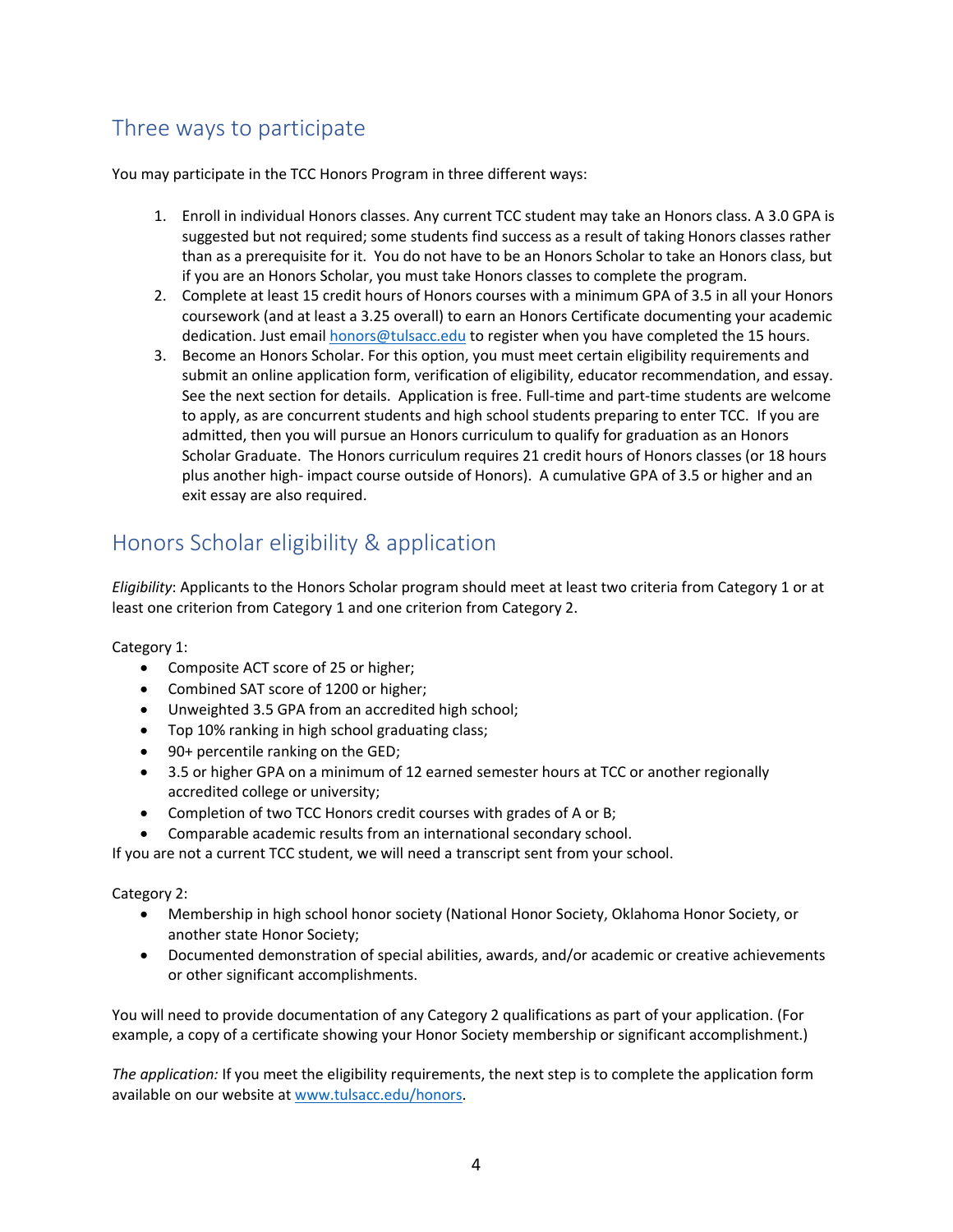Enter your personal information (name, contact, information, residency, etc.).

- Attach documentation of any Category 2 qualifications (for example, a copy of a certificate showing your Honor Society membership or significant accomplishment.)
- Provide a recommendation from an educator (usually a professor or high school teacher) who can attest to your academic capability, motivation, creativity, and any other relevant qualifications. For current TCC students, the recommendation may be either a letter or an Honors referral submitted through Starfish. For high school students and other applicants who are not current TCC students, a letter is required. The letter should indicate how long and in what capacity the recommending educator has known you, and it should include the recommender's school/college-related contact information, including email address and telephone number. For homeschooled students, a letter from someone other than a family member who is familiar with your abilities and qualifications such as a music teacher, coach, supervisor, etc.—may be appropriate. It can be attached to the application or requested separately using the instructions provided.
- Attach your application essay of approximately 500 words in response to one of these prompts:

1. Intellectual challenges: Analyze an intellectual disagreement that you have had with someone else or an experience that you found intellectually challenging. If you write about a disagreement, what caused it, were you able to reach a consensus, and if so, how? If you write about a challenging experience, what made it challenging, what did you do (or what could you have done) to meet or overcome it? With either the disagreement or the challenge, what did you learn from the experience that could be useful to you as an Honors Scholar?

2. Reading: What was the last book of challenging literary fiction, or of nonfiction related to an academic subject, you read on your own, not for a class, and what effect did it have on you? How did it expand your knowledge or understanding of its subject matter or of life? In what ways did it challenge your previously held beliefs or previous ways of thinking about something? How will your future thinking and/or intellectual maturity be different as a result of reading the book, and how might that change in yourself serve you as an Honors Scholar?

3. The Honors experience: Not every college or university offers its students the opportunity to participate in an Honors program. As a candidate for admission to Honors at TCC, what benefits do you believe such a program can offer students? How do you think that participation in the TCC Honors program will benefit you personally? What goals or intentions will it help you achieve? What do you think the Honors Program can do for you, and what do you think you can contribute to the program?

4. Response to intellectual commentary. Choose and respond to one of the following quotations about the life of the mind. What does it mean to you? How is it relevant to the life of a college student, particularly an Honors Scholar in today's world?

- "Americans are in serious intellectual trouble—in danger of losing our hard-won cultural capital to a virulent mixture of anti-intellectualism, anti-rationalism and low expectations."—Susan Jacoby
- "It is a sign of intellectual maturity to always crawl to conclusions."―Mokokoma Mokhonoana
- "Memorizing facts and then regurgitating them into carefully crafted words is not science[,] people. It's intellectual bulimia. Real science happens when we explore what we don't know. The first law of understanding the human brain[,] and the mind within, is to be an explorer." — Abhijit Naskar
- "They too, knew this beautiful and harrowing landscape; they'd had the same experience of looking up from their books . . . and finding the world disconcertingly sluggish and alien, as if it were not their home." ― Donna Tartt
- "If you are not thinking universally and intellectually, you can only remain flawlessly stagnant." ― Lionel Suggs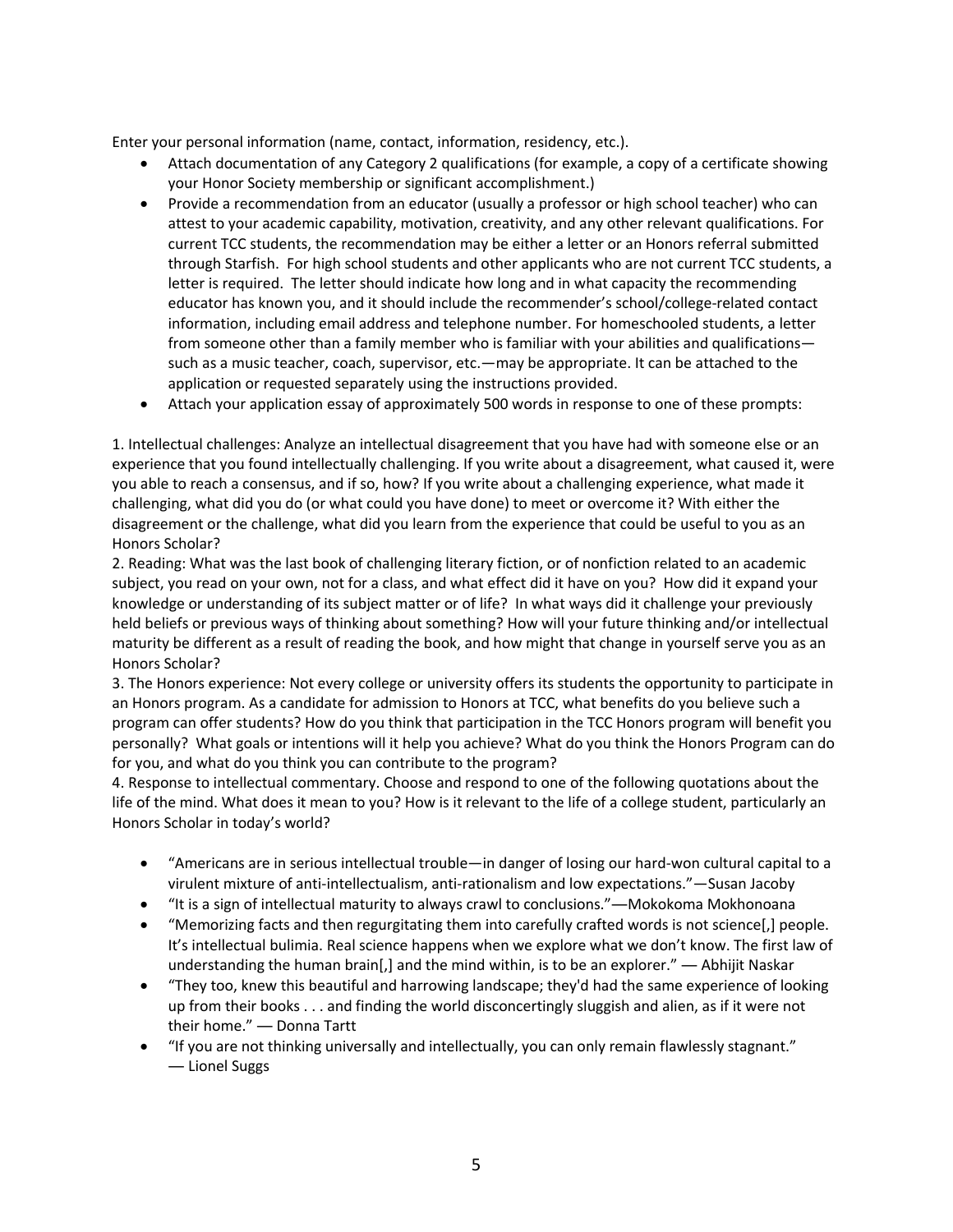Before submitting your essay, please edit and proofread it carefully, not only for clarity and standard grammar/punctuation, but also for clear organization and adherence to the topic.

### Honors mission statement, vision, & learning outcomes

*Mission statement:* The TCC Honors Program provides qualified and highly motivated students with an enriched academic environment through high-impact educational practices and experiential learning in a community of scholarly minded peers. Participants in the program can expect lively interaction with peers and faculty members in small classes as well as faculty mentoring and opportunities to pursue independent research on topics of special interest.

*Vision statement:* Inspired faculty leading dedicated scholars on an engaging educational journey.

### *Learning outcomes:*

### Communication skills

• Present ideas and research clearly and responsibly to an academic audience in both speech and writing at a level of proficiency appropriate for academic conferences as well as productive classroom discussion.

### Critical thinking

- Analyze complex problems and significant research questions from diverse perspectives within and between multiple academic disciplines.
- Critique and synthesize sophisticated ideas and complex data from an array of sources.
- Construct a competent academic argument with a provocative thesis supported by logical reasoning and reliable and convincing evidence.
- Conduct independent research and/or significant creative projects.

### Personal responsibility

- Independently navigate academic requirements and support to achieve personal goals.
- Demonstrate responsible and ethical scholarly behavior, including use and documentation of sources.
- Develop an independent scholarly/creative agenda.

### Social responsibility

- Engage in dialogue with peers and mentors to achieve consensus.
- Support peers and help them stay motivated to achieve a high level of academic proficiency.
- Make connections outside the classroom through extracurricular activities, service-learning, global learning, community service, and/or pursuit of research opportunities.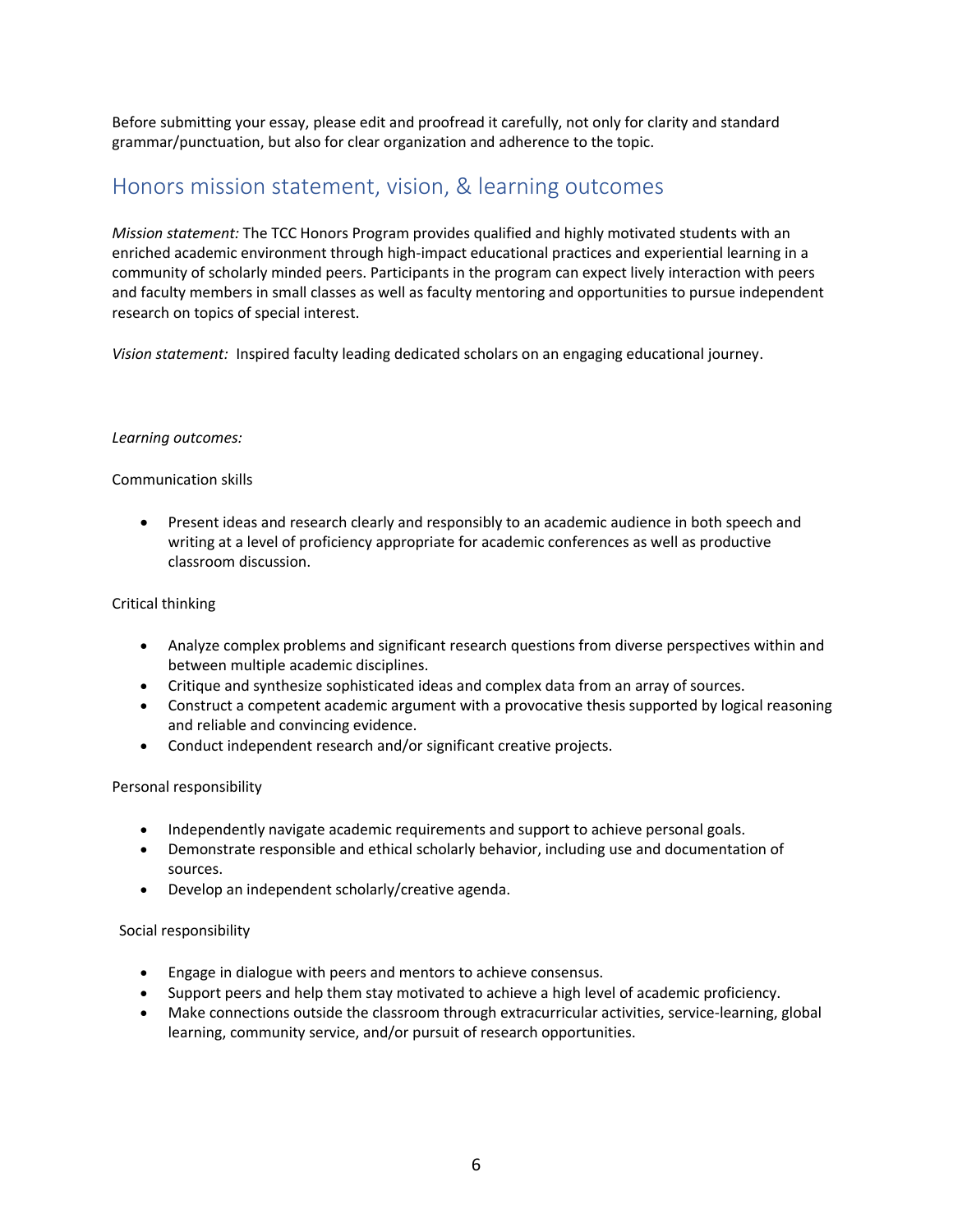## Honors ConBLUEcation

This is the Honors Program's annual meeting (formerly called the Honors Roundup), held each fall, usually in September. It is *mandatory for all Honors Scholars,* so plan accordingly! It is informative, but also inspirational, and social. The exact date, time, and location is announced each year in an email to all Scholars, so check your TCC-supplied email. Scholars who are scheduled to be in class during the time of the event will have an opportunity to attend a make-up session. If a face-to-face meeting is not possible, a virtual version will be substituted.

# Blue-Carpet TCC Foundation Awards Ceremony

The annual Honors awards ceremony sponsored by the TCC Foundation is held in the spring, usually in April. Your attendance is expected unless you have a class conflict. We present the Comby Prize for outstanding Honors graduate, the Kontogianes Award for outstanding Honors student of the current academic year, the O'Neal Award for service to the program, and a number of smaller Foundation Honors Awards. We also recognize our spring and summer Honors Scholar Graduates and present them with an Honors medallion.

# TCC Honors & NCHC

The TCC Honors Program is a member of the National Collegiate Honors Council and its regional affiliate the Great Plains Honors Council, and adheres to NCHC's values statement and definition of honors education.

*NCHC core values statement:* The National Collegiate Honors Council values an atmosphere that promotes academic opportunity and challenge for honors students and faculty. Within this intellectual environment, members of honors communities demonstrate integrity, respect, and excellence. Through the honors experience, participants realize enhanced personal, social, and intellectual development. The NCHC recognizes the importance of life-long learning and social responsibility in preparing individuals for an increasingly complex world. These beliefs and values are reinforced among member institutions through the collegiality and shared purpose of the NCHC.

NCHC definition of honors education: In summary, "honors education is characterized by in-class and extracurricular activities that are measurably broader, deeper, or more complex than comparable learning experiences typically found at institutions of higher education. Honors experiences include a distinctive learner-directed environment and philosophy, provide opportunities that are appropriately tailored to fit the institution's culture and mission, and frequently occur within a close community of students and faculty."

*TCC Honors Syllabus Statement:* As a reminder of its purpose, benefits, and expectations, the TCC Honors Program provides an Honors syllabus statement for its Honors classes:

Congratulations on choosing an Honors class! Honors sections at TCC are limited to 20 students, stress student-faculty and student-student interaction, emphasize communication skills, promote a high level of student engagement, and encourage creative and innovative approaches to learning. They do not require more work or employ harsher grading, but they do aim for deeper student engagement with the subject matter. In an Honors class, you will be expected to attend regularly, participate actively, work cooperatively with classmates, complete assignments to the best of your ability, and commit yourself fully to intellectual development. You do not have to be admitted to the Honors Program to take an Honors class, but successful completion of two Honors classes counts as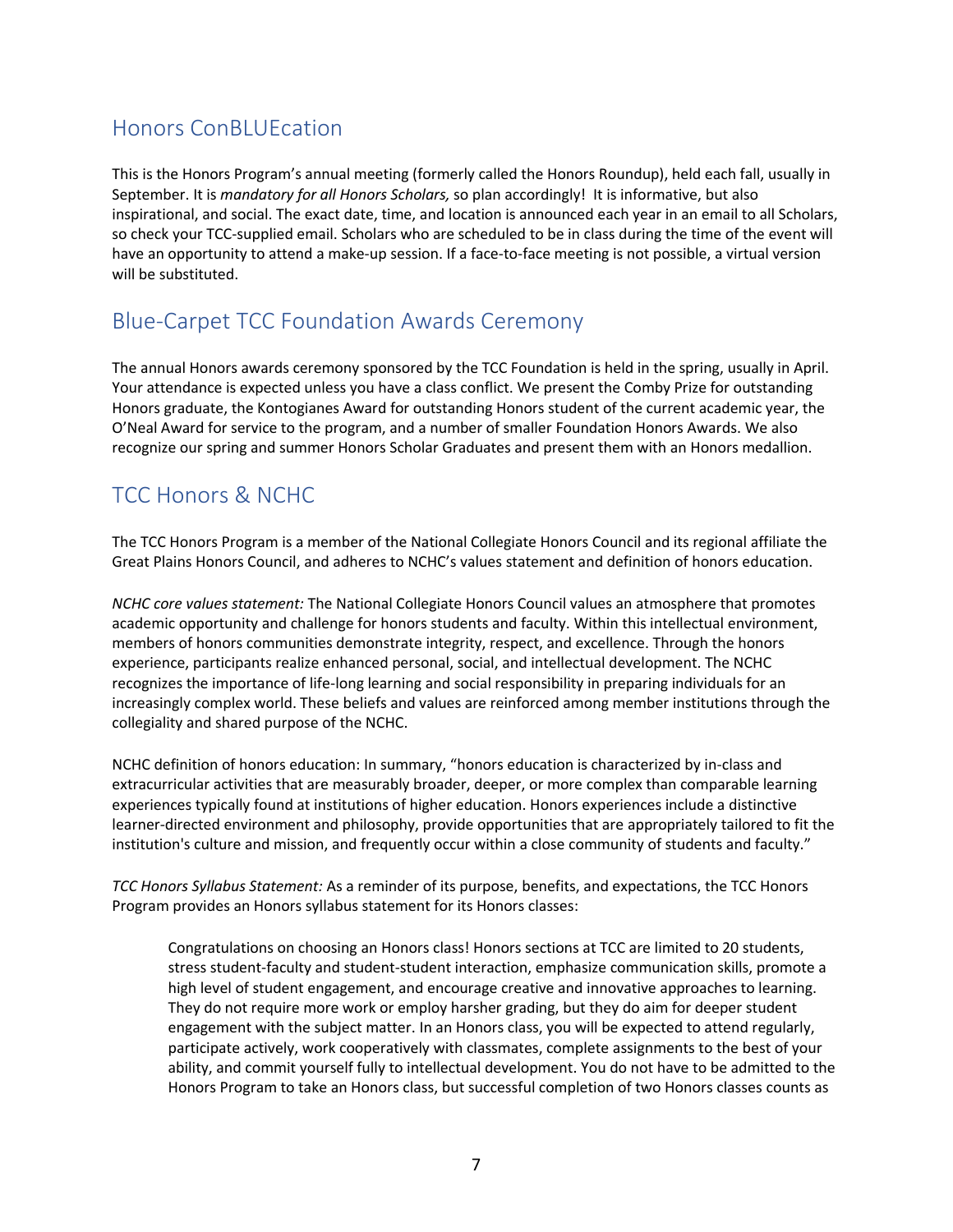one of two eligibility requirements for admission to the program. A complete list of eligibility requirements and benefits, as well as an online application, can be found at tulsacc.edu/honors.

### Honors FAQ

*What is the TCC Honors Program?* The TCC Honors Program offers small, highly interactive Honors courses to curious, highly motivated students who wish to grow personally and academically in a rigorous, engaging course of study.

*What's the difference between an Honors class and a "regular" class?* Honors classes aim to engage and inspire. An Honors class has a maximum of 20 students, allowing the professor to take innovative approaches to teaching the subject matter that might not be possible in larger classes. Lively class discussions, sometimes led by students; use of alternative texts, such as primary works or documents rather than textbooks; projectbased or problem-based learning; and student participation in class design are some options that may be used. Honors classes typically emphasize critical thinking, writing, and reading, with independent study and research encouraged.

*Will I have to do more work in an Honors class than in a "regular" class?* Probably not. Usually, the amount of reading, writing, and testing required by an Honors course will roughly the same as that required by an equivalent "regular" course. The difference is more qualitative than quantitative; you probably won't have to do more work, but you will be expected to participate actively and think for yourself.

*When should I enter the Honors Scholar program?* As early as possible! You can apply to the program as you are entering TCC from high school, while you are a concurrent student (but note that Honors courses are offered only on TCC campuses, and sometimes online, not at the high schools), or after starting your academic work at TCC. Any Honors course work you've done before admission program may be applied toward Honors Scholar requirements after you're admitted. But don't wait too long to apply, because all program requirements must be met before graduation, regardless of when you enter the program. Applying early will ensure a good selection of Honors classes and time to complete the required Honors hours, and early admission to the program will allow you to take full advantage of the program's benefits, including scholarships, consideration for the Foundation Honors Awards, guidance from the Honors office, and the opportunity to make the most of engagement with our scholarly community.

*Will taking Honors classes hurt my GPA?* Highly unlikely. As with any classes, you have to prepare and participate actively to achieve the best results, but research indicates that students taking in Honors classes earn the same grades they would get in equivalent "regular" classes. Some students feel they do even better in Honors classes because of their small, interactive nature. Honors classes follow the same grading system and standards as "regular" classes. Your Honors professors generally don't require more work or harder work, but they do expect you to do the work!

*Can concurrent students join the Honors Program?* Sure can! But you will need to take your Honors courses either on a college campus or online. We don't offer Honors courses on high school campuses because we want our Scholars to be active in our Honors community on campus at TCC.

*How many Honors courses should I take each semester?* As many as your schedule will allow! Many general education courses (i.e., core classes described in the TCC catalog as required for all degrees) are offered as Honors, while more specialized courses for specific majors are less likely to have Honors sections. (This is because all TCC students have to satisfy general-education classes, whereas a much small number have to satisfy the requirements for each specific major.) In fact, graduation with Honors Scholar standing requires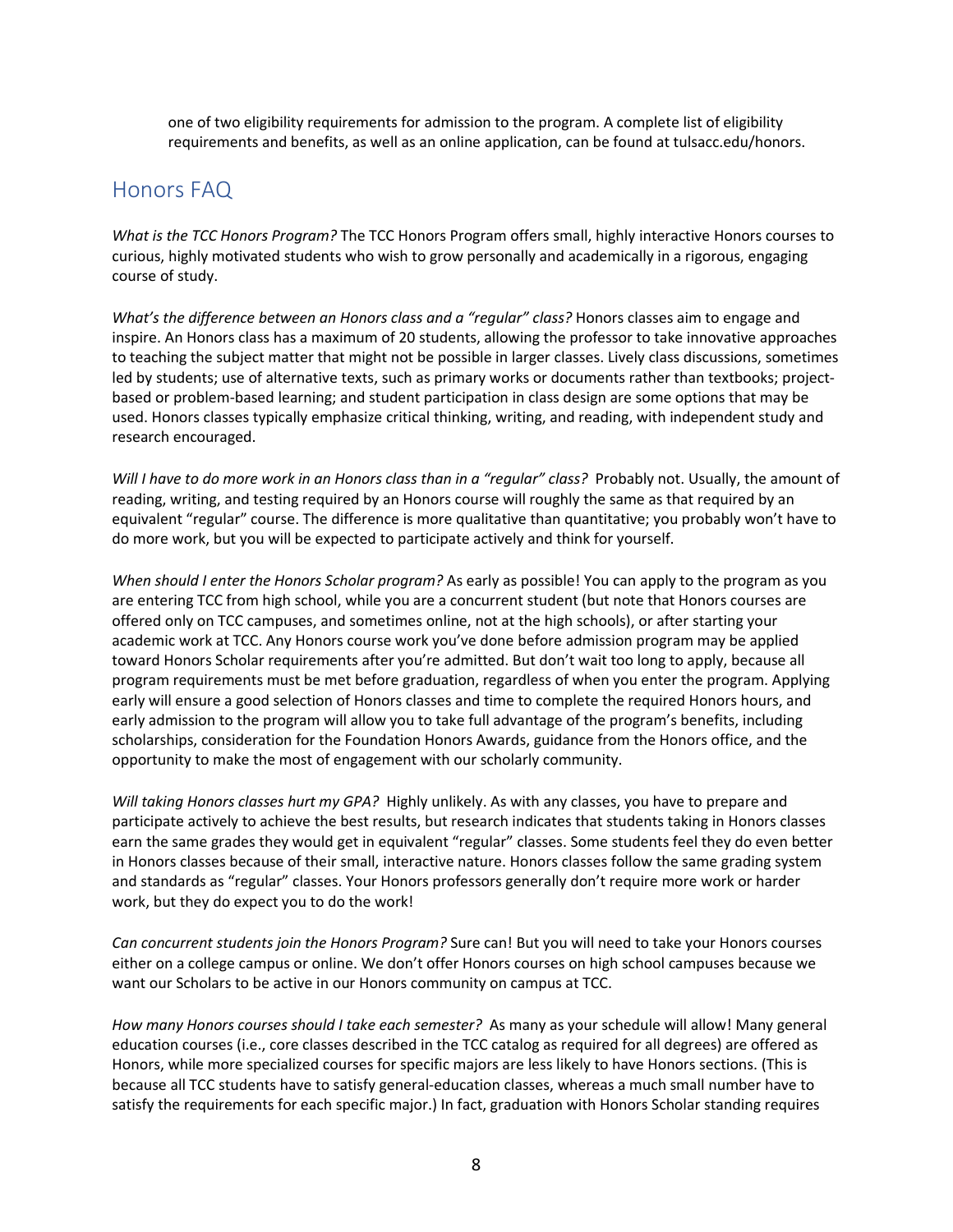that at least 15 hours of your Honors classes be general education classes. Therefore, you need to take as many Honors classes as you can early on.

*How will my Honors work be recognized?* When you take Honors classes, those courses will show an Honors designation (for example, HONORS American Federal Government) on your transcript. If you complete at least 15 credit hours of Honors courses and meet the GPA requirements listed above, you may register with the Honors Office to receive an Honors Certificate. If you are in good standing as an active member of the Honors Scholar program, and if you have fulfilled the Honors Scholar requirements, the Honors Scholar designation will appear on your TCC transcript after graduation. You will also be recognized as an Honors Scholar at commencement and receive an engraved medallion to be worn with your regalia.

*How are the Honors Program and Phi Theta Kappa related?* The Honors Program is an academic unit of TCC, offering an Honors curriculum. Any eligible student can apply. There are no additional costs beyond those associated with being a TCC student. Phi Theta Kappa is an international honors society with chapters on community-college campuses. These chapters are student organizations (and thus extracurricular). Membership in Phi Theta Kappa is by invitation only (based on a GPA of 3.5 or higher) and requires payment of a membership fee. Phi Theta Kappa is not affiliated with the Honors Program, but most Honors Scholars are also qualified for Phi Beta Kappa, an excellent organization which provides leadership and scholarship opportunities, as well as recognition at graduation. Many students are both Honors Scholars and Phi Theta Kappa members.

*What kind of financial aid is available to Honors Scholars?* Most Honors Scholars in good standing are eligible to apply for the TCC Honors Scholar State Regents Tuition Waiver Scholarship, which waives tuition for up to 18 credit hours per fall or spring semester. (See details in a later section of this handbook.) High school seniors entering TCC immediately after graduation may be eligible to apply for the Oklahoma State Regents' Academic Scholars Scholarship. Additionally, the Honors Program presents Foundation Honors Awards, cash awards funded by the TCC Foundation, each year to outstanding Honors Scholars. Finally, because of their academic excellence, most Honors students become eligible for transfer scholarships when they move on to four-year degree programs. For example, the University of Tulsa offers its largest transfer scholarship to TCC Honors Scholar graduates.

*What is the difference between being an Honors Scholar, graduating as a Phi Theta Kappa member, and graduating "with honors"?* It's more complicated than a social-media relationship, but here's the gist: Graduating "with honors" just means you've earned a GPA of 3.5 or higher. You don't have to do anything else to get the designation, which is listed in the program at commencement. Phi Theta Kappa graduates have achieved a GPA of 3.5 or higher *and* joined that organization (by invitation, after paying a membership fee) and get to wear a special stole. Honors Scholars Graduates have achieved a GPA of 3.5 or higher *and* completed the Honors Scholar curriculum, which includes a required number of hours in Honors classes. They receive an engraved Honors Program medallion to be worn at graduation. Honors Scholar Graduates also qualify to graduate "with honors," but not all students graduating "with honors" have completed the special Honors curriculum. Phi Beta Kappa graduates also qualify to graduate "with honors" because of their high GPAs, but students graduating "with honors" are not Phi Theta Kappa graduates unless they have joined that organization. It is possible for a student to receive all three distinctions by achieving a GPA of 3.5 or higher, completing the Honors Scholar Program successfully, and joining Phi Theta Kappa.

### Communicating with Honors

The Honors Program maintains various tools and resources for communicating with its Scholars: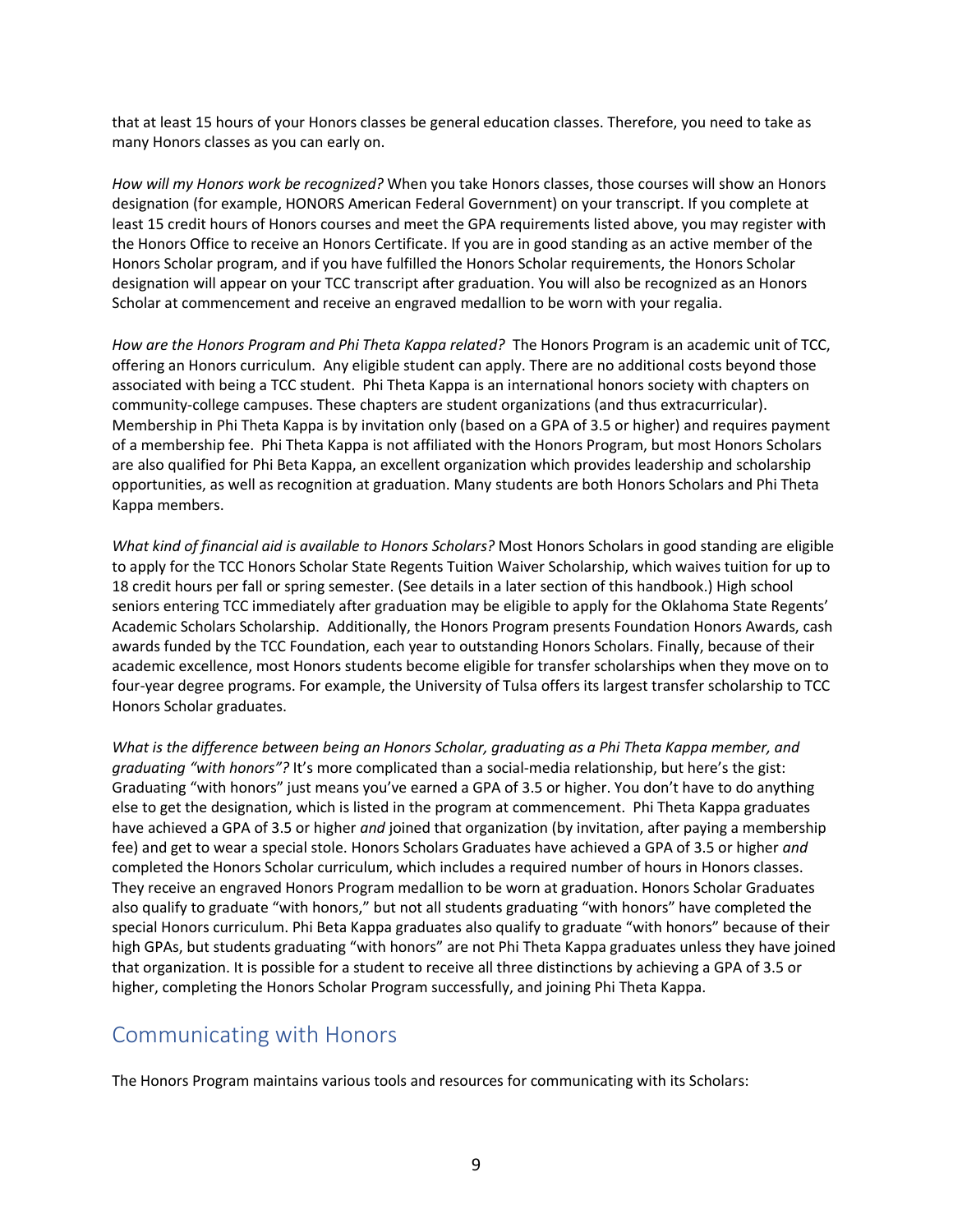- **•** Email is the best way to contact us directly. Our address i[s honors@tulsacc.edu.](mailto:honors@tulsacc.edu)
- The Honors website a[t www.tulsacc.edu/honors](http://www.tulsacc.edu/honors) contains Honors course schedules and "blurbs" (course descriptions), Honors contact information, the Honors application, program news, and basic information about the program's benefits and requirements.
- The Honors Scholars Blackboard site, open only to Honors Scholars and loaded with announcements of opportunities, links to resources, a blog of news and helpful advice written by the Honors coordinator, a form for requesting the tuition waiver, and much more).
- Meetings with the Honors coordinator can be scheduled. Ordinarily, we can meet face-to-face. When circumstances like the Covid-19 pandemic, prevent face-to-face meetings, we can arrange Zoom meetings if needed.
- The Honors Program office in Room 523C on the Metro Campus welcomes drop-in visits when the office is open. Hours have been limited during the pandemic, but we hope to be returning to regular hours afterward.
- Emailin[g honors@tulsacc.edu](mailto:honors@tulsacc.edu) is the most efficient way to reach us, but you may also reach us during office hours by phone at (918) 595-7378.
- When campuses are fully open, the Honors Common Room, Room 523A, at Metro Campus, is available as a place for Honors Scholars to study, relax, or meet fellow Scholars. It contains a Scholars' library, comfortable seating, a charging station for electronic devices; we currently have one desktop computer for Scholars to use and hope to have more soon. The room was recently freshened up with new paint and artwork.
- The Honors Program Coordinator, Dr. Allen Culpepper, is also an associate professor of English at TCC. He divides his office time between the Honors Program office at Metro Campus (Room 523C) and his faculty office at Southeast Campus (Room 1230). Contact info: [honors@tcc.edu,](mailto:honors@tcc.edu) [allen.culpepper@tulsacc.edu,](mailto:allen.culpepper@tulsacc.edu) (918) 595-7647, GoogleVoice (539) 664-6738. Email to [honors@tulsacc.edu](mailto:honors@tulsacc.edu) is the most efficient way to reach him.

### Requirements for Honors Certificate

Any student (whether an Honors Scholar or not) who completes 15 credit hours\* of Honors courses with a GPA of at least 3.5 in all Honors course work and an overall GPA of at least 3.25 may contact the Honors Program to receive an Honors Certificate. For more information, emai[l honors@tulsacc.edu.](mailto:honors@tulsacc.edu) \*A maximum of nine Honors hours earned in distance-learning or self-paced classes may be counted toward minimum Honors requirements. (This requirement will be waived as needed during semesters affected by COVID-19 scheduling adaptations). Note that the Honors Certificate does *not* entitle the recipient to Honors Scholar transfer scholarships, transcript designation, or other Honors Scholar benefits. To receive those benefits, you will need to graduate as an Honors Scholar. (See details in next section.)

### Requirements to graduate as an Honors Scholar Graduate

- Be admitted into the TCC Honors Scholar program. (See eligibility and application information above.)
- Complete 21 credit hours of Honors courses. Select any classes from the Honors curriculum, but at least 15 credit hours must be earned in general-education Honors classes. For a list of general education classes at TCC, consult the current TCC Catalog. Other limitations on alternate-delivery classes also apply.\*

*Or*: Complete 18 credit hours\* of Honors courses *plus* one additional non-Honors course designated by TCC as using a high-impact instructional practice (see following section).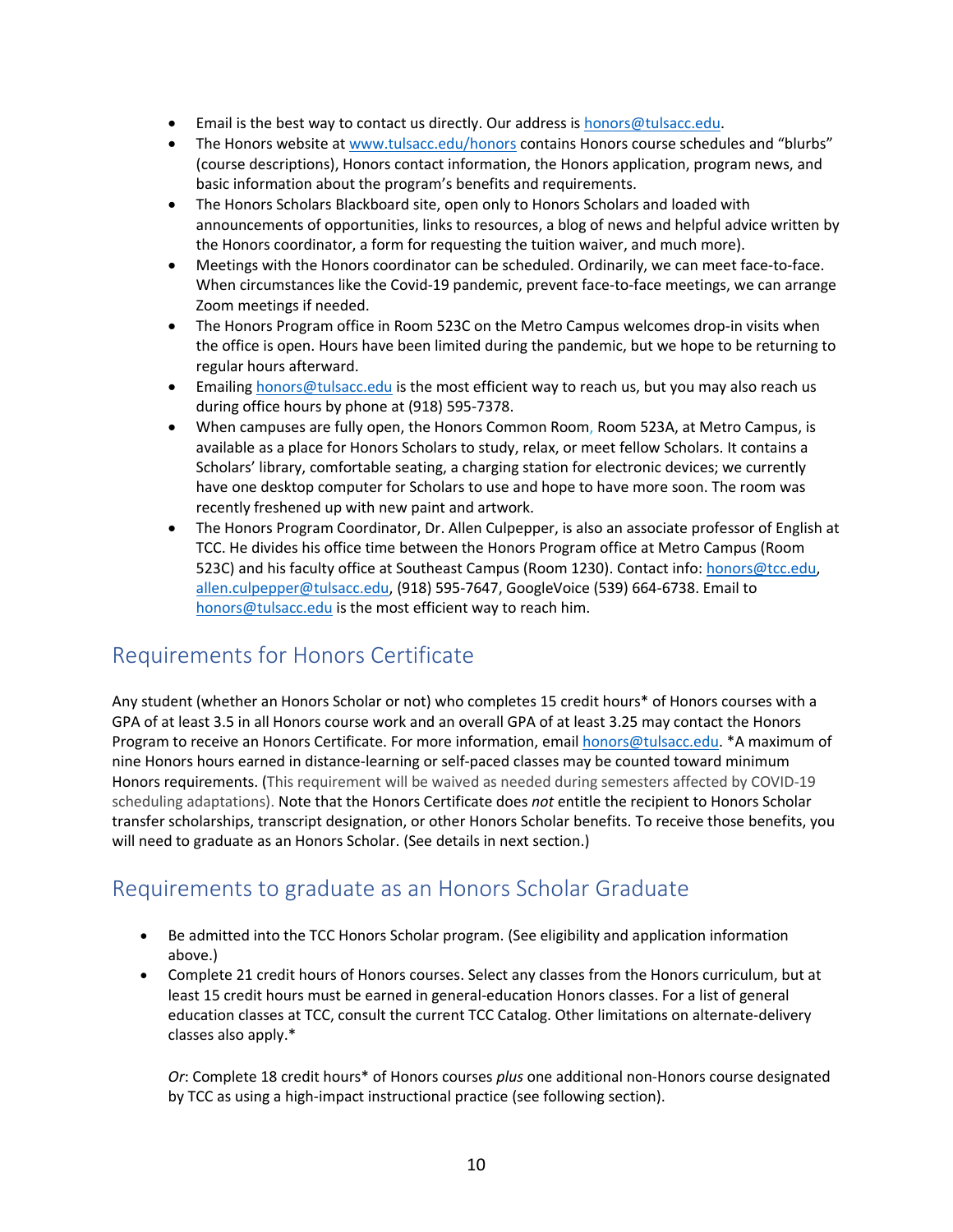\*A maximum of nine Honors hours earned in distance-learning or self-paced classes may be counted toward minimum Honors requirements. (This requirement will be waived as needed during semesters affected by COVID-19 scheduling adaptations). \*A maximum of twelve transfer Honors hours may be counted toward TCC Honors requirements, subject to approval of the TCC Honors coordinator.

\*Students may apply for admission to the Honors Scholar program at any time. Honors course work undertaken by students prior to their acceptance into the program will be applied toward Honors Scholar requirements. All program requirements must be met prior to graduation, regardless of when the student enters the program.

- In the final fall or spring semester, submit a three- to four-page written assessment of the Honors experience at TCC. (Criteria for this essay are found in a following section.)
- Meet the requirements for the associate degree as stated in the TCC catalog.
- Achieve a cumulative grade-point average of at least 3.5 for all courses taken at TCC.

# High-impact course substitution option

*What is a high-impact course?* A high-impact course requires a high level of student engagement, and often activity beyond the classroom. A class designated as Service-Learning, Global Learning, Research-Intensive, or Common Book will qualify. One non-Honors course bearing a high-impact designation (must be at least 3 credit hours) may be used toward your Honors graduation requirements.

*What is the purpose of this option?* When students take an Honors course at TCC, they can assume that it will be a high-impact course. However, it is sometimes difficult to schedule 21 hours of Honors classes, and some other courses—even though they lack an Honors designation—provide a comparably intense experience. Most Honors courses are general-education courses, but some non-Honors high-impact courses are offered as major courses and/or at a higher level, and this option encourages Honors Scholars to take high-impact sections of courses that might not have an Honors section.

*How will this affect my Honors course load?* A student completing this option will be able to graduate as an Honors Scholar with a minimum of 18 Honors hours instead of the minimum of 21 Honors hours otherwise required.

*Will I receive academic credit for this option?* Yes, you will receive the normal credit hours for taking the course. The only difference is that we will also include those hours in tracking your progress toward Honors graduation.

*How do I claim this option?* When you are enrolling, use the advanced search feature to look for the attributes Service Learning, Travel, or Common Book Used, or search this document: [\(https://www.tulsacc.edu/sites/default/files/file\\_attachments/research\\_foundational\\_and\\_r](https://www.tulsacc.edu/sites/default/files/file_attachments/research_foundational_and_r%20esearch_intensive_course_listing_3.pdf)  esearch intensive course listing 3.pdf) to find "research-intensive" classes. Enroll in one of these highimpact classes and notify the Honors Program office for confirmation that your selected course will meet our requirement. When you have completed the course, submit a copy of the syllabus to the Honors Office (honors@tulsacc.edu), and we will check your transcript once grades have been submitted. If you have passed the course, we will consider you to have an eligible high-impact class on your record when we are checking your Honors graduation requirements. Be sure to contact us on the schedule outlined above, first to confirm the course is on the high-impact list and then to submit the syllabus; don't wait you are about to graduate.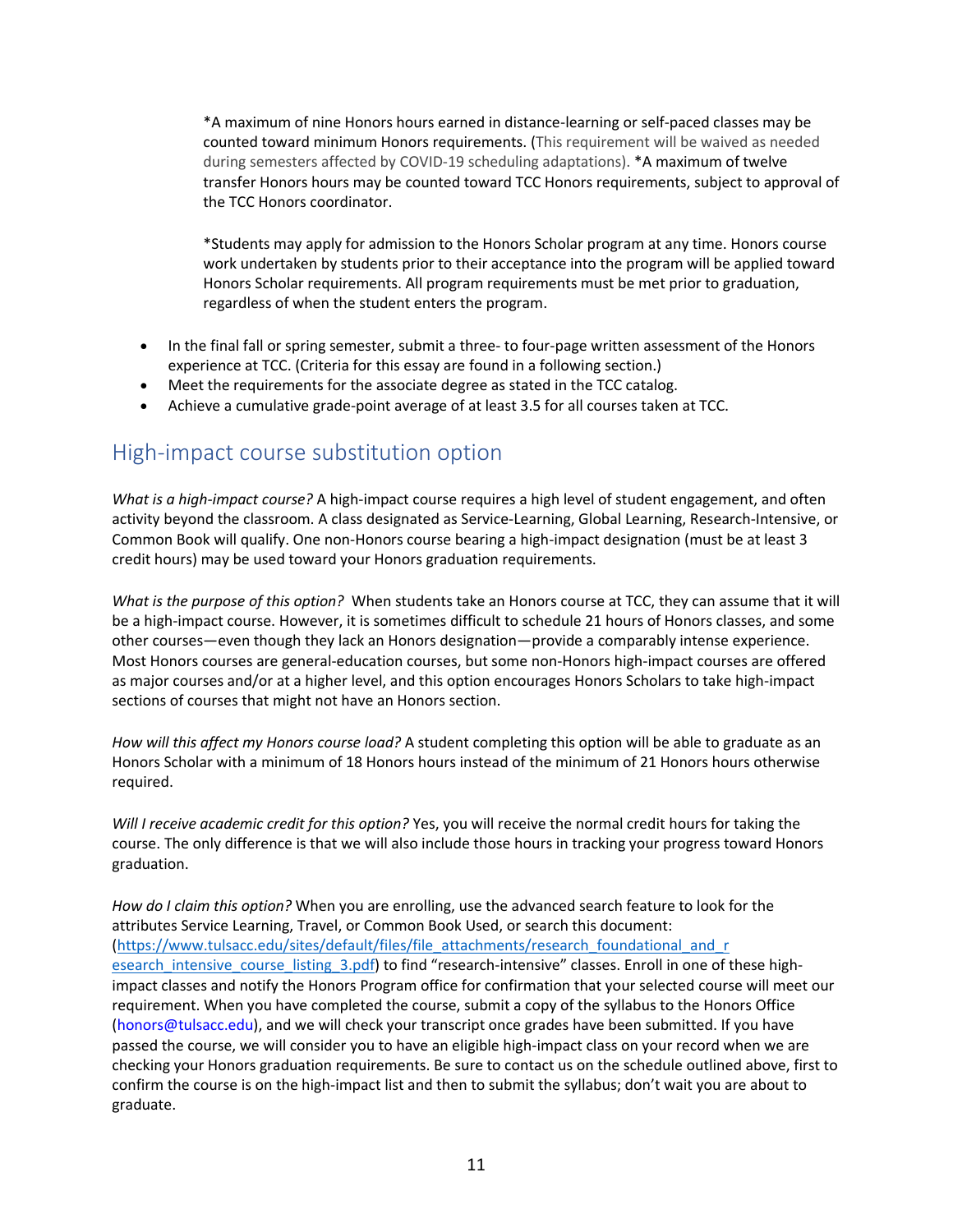# **Scholarships**

Check with the Financial Aid office about deadlines for specific scholarships. Always begin by completing the FAFSA, which can be done as early as Oct. 1 for the following academic year (fall/spring of the next year). Most TCC Foundation scholarships have March 1 application deadlines for scholarships awarded the following fall and spring. The Honors Scholar Tuition Waiver is a little different. (See details in the following section.)

### TCC Honors Scholar State Regents Tuition Waiver

The TCC Honors Scholar State Regents Tuition Waiver Scholarship is available only to those who have been accepted into the TCC Honors Scholar program. The scholarship is a waiver of tuition, up to eighteen (18) credit hours per semester, for fall and spring. Honors Scholar Tuition Waiver recipients must successfully complete at least three credit hours in the fall and spring semesters and must take at least one Honors course each semester until minimum Honors credit requirements for the Honors Scholar program have been satisfied. (Full-time students should take more than one in order to stay on track!) All recipients of the Honors Scholar Tuition Waiver are required to attend the Honors ConBLUEcation each fall semester to remain eligible for the scholarship.

Honors Scholar Tuition Waiver recipients must be legal residents of Oklahoma (as defined by the Oklahoma State Regents for Higher Education) and must maintain a cumulative TCC grade-point average of 3.5 or higher. Should the GPA fall below 3.5 but remain above 3.0, the student will no longer be an Honors Scholar in good standing, and the tuition waiver will be reduced to twelve (12) credit hours per semester. The Honors Scholar Tuition Waiver will be revoked if the GPA falls below 3.0. (The waiver may also be revoked if the student withdraws from his or her Honors classes. Check with the Honors Office if you are unsure how your academic decisions may affect your tuition waiver.) The Honors Scholar Tuition Waiver is *not* available to concurrent high school students or to students who have attempted more than 95 college credit hours. A recipient of another tuition waiver is not eligible for both awards and will receive only the larger waiver.

Honors Scholars should complete the Honors Scholar Tuition Waiver request form on the Honors Scholars Blackboard site each spring in order to receive the waiver the following academic year. Waivers will be awarded to eligible Honors Scholars on a first-to-reply, first-served basis as long as funds remain available. Priority will be given to those who have not yet earned a degree and are making good progress toward completing Honors requirements.

*Important note:* The tuition waiver does *not* include student fees, such as assessment, technology, laboratory, student center, activity fees, or parking fees. Students receiving tuition waivers will not be automatically de-enrolled for nonpayment. Should you decide not to attend TCC, you must take the action of dropping your classes before the drop/add deadline. If you do not do this, you will remain financially responsible for your student fees, even if you have never attended class.

Each March, the Honors Office will send an email to all Scholars when the Tuition Waiver Request is available in the Honors Scholars Blackboard site. Honors Tuition Waivers are awarded to eligible students in the order requests are received as long as funds remain available. In addition, each semester there are deadlines by which a tuition waiver recipient must be enrolled. Those enrollment deadlines are detailed on the Honors Tuition Waiver request form each year.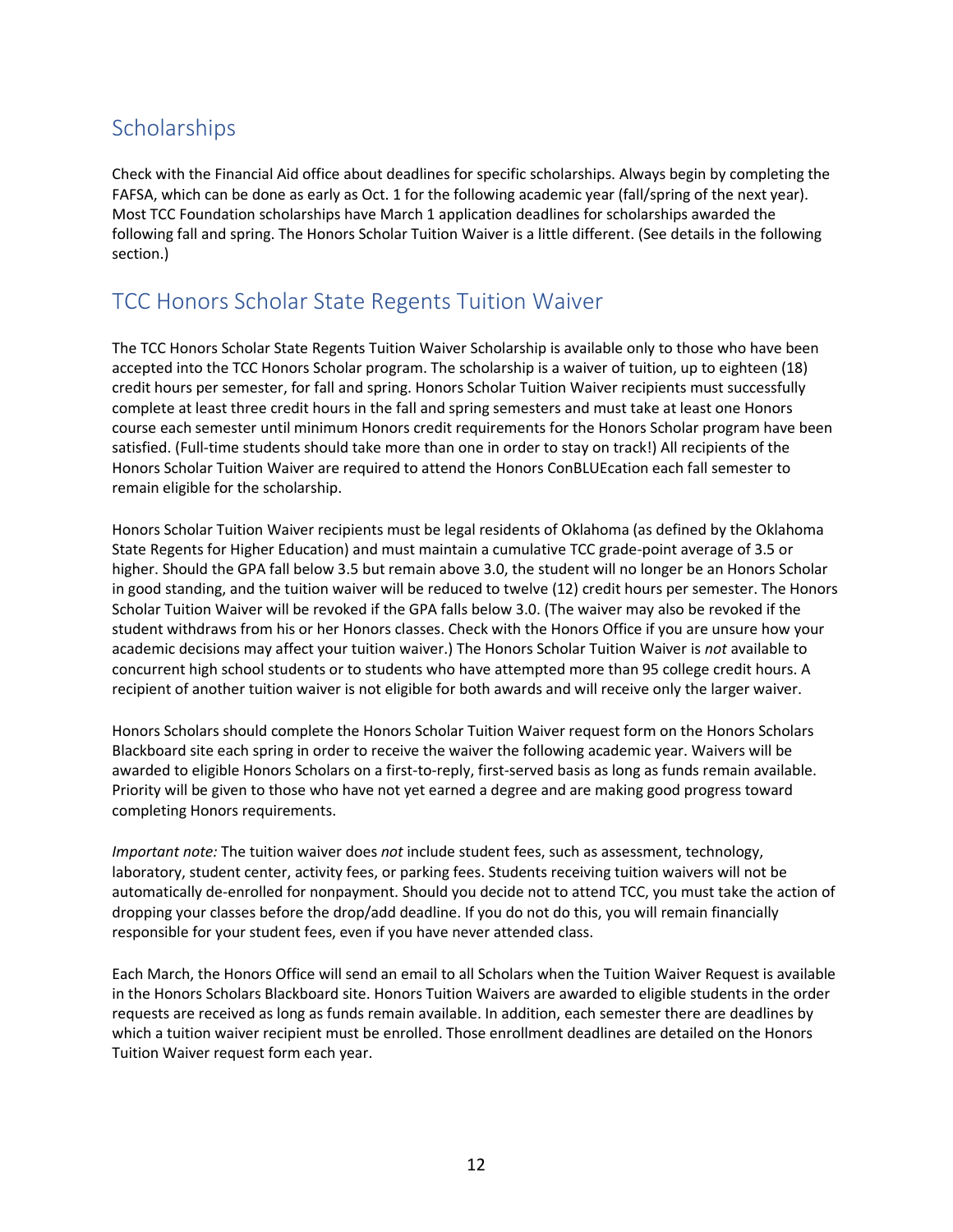# Enrollment

The college's on-time enrollment policy means that students *must* enroll before classes meet for the first time, but to make sure they get the classes they need, Honors Scholars *should* enroll as soon as possible after enrollment opens, usually in late October preceding a spring semester or in late March preceding a fall or summer semester. Also, recipients of the Honors Tuition Waiver have enrollment deadlines each semester. Honors Scholars are entitled to priority enrollment, meaning that they may enroll for classes as soon as enrollment opens, along with students who have completed 48 or more credit hours. Honors Scholars who are enrolling in the first group but have not yet earned 48 credit hours need to enroll in person, by going to Enrollment Services on any campus. If campuses are closed because of the pandemic, the process will happen online. Email enrollment@tulsacc.edu and identify yourself as an Honors Scholar.

### Advisement

The Honors Program coordinator is always happy to provide information about the Honors Program, but is not an academic advisor, so, when you are planning your class schedule, verifying that you are on track for graduation, etc., it is important to visit Academic Advising and tell your advisors that you are an Honors Scholar so that the advisor will know that you need to meet the Honors Program requirements in addition to your degree requirements.

If you have already identified your intended transfer institution, also check with advisors there each semester as you plan your schedule. They are eager to help prospective students—especially Honors Scholars--make sure that every class you take at TCC will count toward your bachelor's degree as well as your TCC degree.

### Honors conferences

The TCC Honors Program usually has grant funds for a limited number of Honors Scholars to attend the Great Plains Honors Council's annual conference, held in March or April. Occasionally, funding is available for the National Collegiate Honors Council conference as well. During the pandemic these have been virtual, but under normal circumstances, we travel to the GPHC conference, and the grant money covers registration, travel, and lodging expenses as well as the registration costs. We encourage each of you to apply to present a paper, research, musical performance or analysis, or other product of your study. Presenting at a conference looks great on a résumé. Students selected to represent the TCC Honors Program at conferences will be briefed on expectations prior to travel. TCC travel policies are provided in an appendix to this handbook.

### Honors Advisory Panel

The TCC Honors Advisory Panel includes faculty, staff, administrators, and a student representative who help shape Honors Program policies and practices. All Honors students should feel free to give suggestions and relevant feedback to the Honors coordinator or the student rep, who will be happy to relay the information to the group. If you are interested in serving as a student representative, let the coordinator know!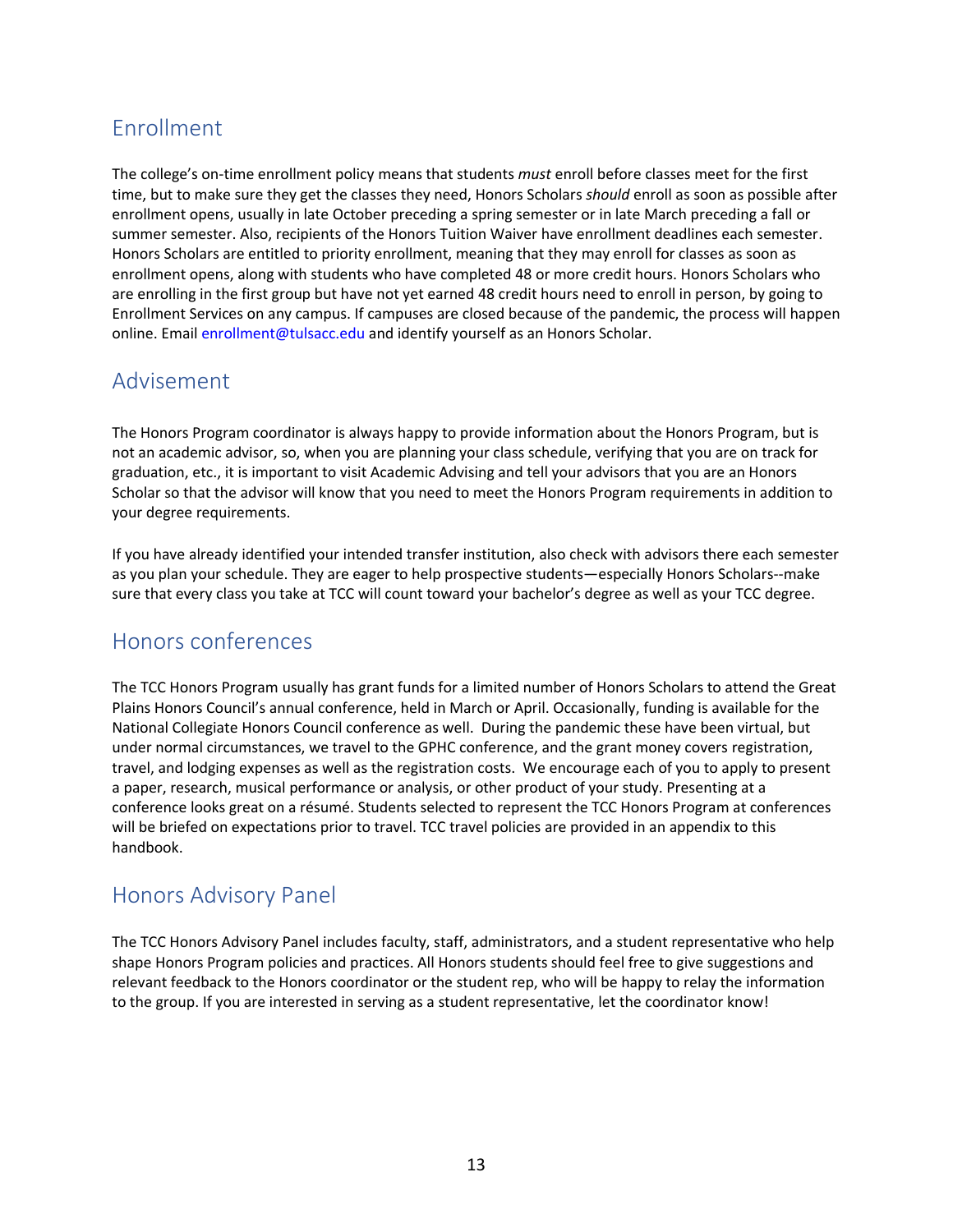# Exit essay for Honors Scholars

Before your graduation from Tulsa Community College, you must submit an exit essay evaluating your Honors Scholar experience at TCC.

*Deadlines:* March 1 for spring *or summer* graduation; October 15 for fall graduation. Essays will not be accepted after these deadlines. A student cannot graduate as an Honors Scholar if this requirement is not met. Don't wait until the last minute! We strongly suggest, drafting the essay, scheduling a consultation with a Writing Center staff member at any TCC campus, and then revise carefully, incorporating feedback from the writing consultant. When your essay has been thoroughly revised, edited, and proofread, submit it by email t[o honors@tulsacc.edu](mailto:honors@tulsacc.edu)

*Criteria:* The exit essay, which is the student's written assessment of the Honors experience at TCC, should be approximately 3 to 4 pages typed (double-spaced) and should be a careful, thoughtful reflection on the student's Honors experience. Be sure to include specific details and examples, and to edit and proofread your essay carefully to make sure that it does not contain grammatical errors or other mistakes!

We recommend that you carefully review the Honors Program mission statement, vision statement, and learning objectives provided near the beginning of this handbook. Keeping the program's stated goal, mission, vision, objectives in mind, Honors Scholars should discuss, analyze, and evaluate the following topics:

- Personal growth and development as a result of the Honors Program;
- Individual Honors classes and interaction with Honors faculty and students;
- The effect of the Honors Scholar program on the student's college experience;
- Program strengths, weakness, and suggested improvements. In addition, you should follow these guidelines:
- Restrict a subject and define a clear purpose for the essay;
- Develop topics using specific details for support;
- Illustrate competency in analysis and evaluation skills.
- Write well-developed, coherent, and unified paragraphs;
- Adopt a style appropriate to the reading audience;
- Compose sentences that are effective, concise, and varied in structure;
- Choose words that are appropriate and precise;
- Follow the grammar, usage, punctuation, spelling, and mechanics associated with Standard Written English.

The essay must demonstrate a high level of proficiency not only in the mechanics of writing, but also in analytical thought. Therefore, an essay that quotes (or paraphrases) the Honors Program's own claims without analyzing whether, in the student's experience, the program is meeting its goals, is not an acceptable essay.

Review: The essay will be reviewed by the Honors coordinator and accepted or rejected on the basis of compliance with the guidelines above. Note that the nature of your assessment, whether positive or negative, will *not* affect approval or rejection of the essay, so don't be afraid to provide an honest assessment. If the essay does not meet the criteria listed, you will be asked to revise the work. Essays are rejected on the grounds of superficiality and poor organization as often as they are rejected for careless writing. Rejection is not uncommon, but it can be avoided by means of careful preparation before submitting your essay.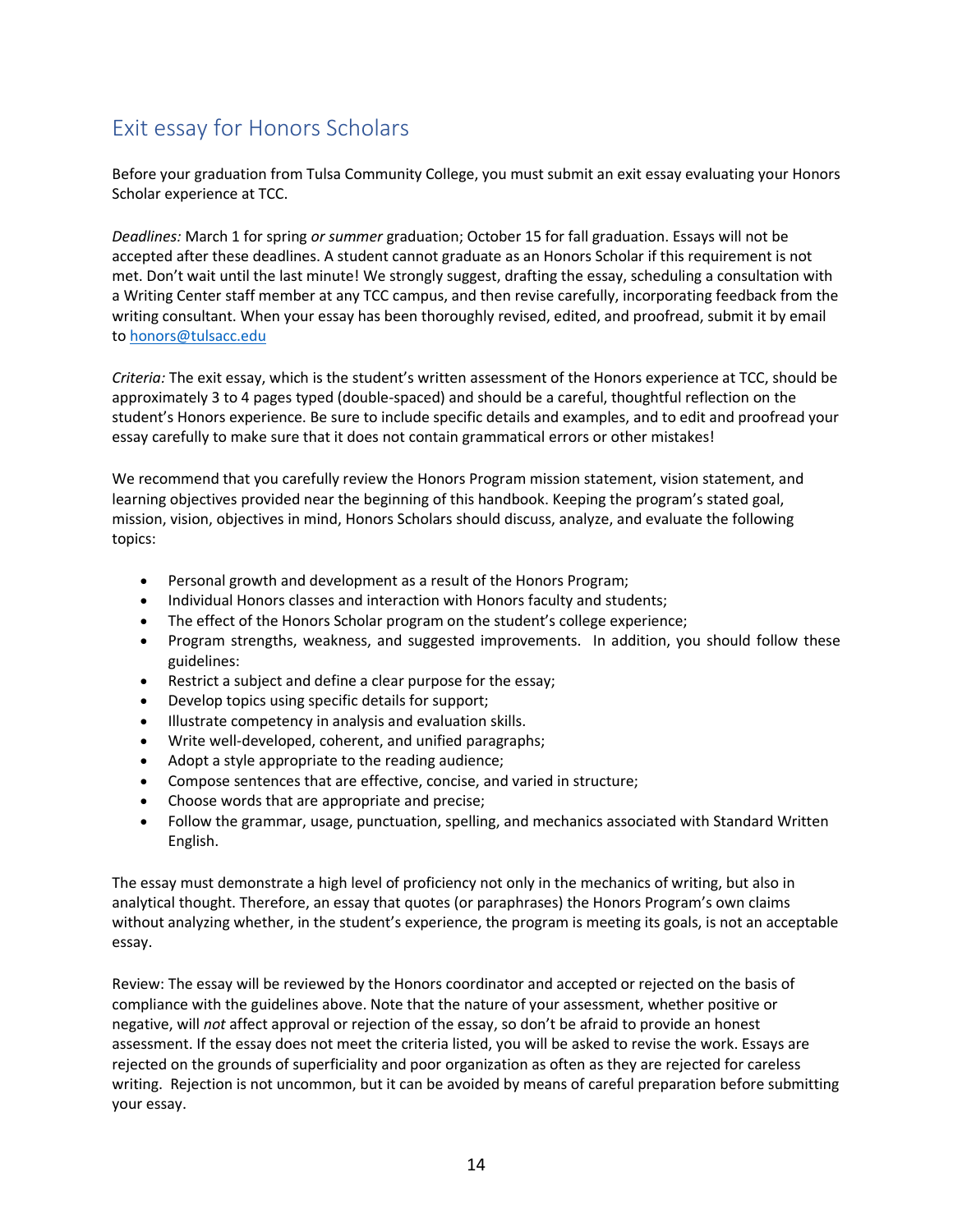# Graduation checklist for Honors Scholar graduates

During the semester in which an Honors Scholar plans to graduate, the following tasks are the Scholar's responsibility:

\_\_\_\_\_\_When you enroll, complete a final graduation check and file for graduation in the Advisement Office. In your graduation check, be sure to indicate that you are an Honors Scholar candidate.

At the beginning of your last fall or spring semester, contact the Honors Program at [honors@tulsacc.edu\)](mailto:honors@tulsacc.edu) to begin an Honors Scholar graduation check and to be sure your current address and phone number are on file. If you will be a summer graduate, contact the office at the beginning of the preceding spring semester.

Let the Honors Program coordinator how you want your name to appear on your medallion and Honors Scholar certificate. Again, be sure your contact information in MyTCC is current so that your certificate will reach you when it is mailed (or in case of circumstances such as the pandemic, emailed) about a month after graduation.

At the beginning of your final semester, if you are using the 18-hour-plus option [proposed revision], be sure that the Honors Office has recorded which non-Honors high-impact course will be substituted for an Honors class and that you have submitted your syllabus for verification.

By March 1 for spring or summer semester graduates, October 15 for fall graduates, submit your exit essay to [honors@tulsacc.edu](mailto:honors@tulsacc.edu) for review by the Honors coordinator.

\_\_\_\_\_\_Check your transcript to be sure you have completed at least 21 Honors hours (18 hours if you have completed the high-impact option) and have a TCC GPA of 3.5 or higher.

### Transfer

TCC Honors Scholars may transfer into honors programs at many four-year colleges and universities, including the University of Oklahoma, Oklahoma State University, Northeastern State University, Southeastern Oklahoma State University, and Oral Roberts University. The University of Tulsa accepts transfer students into the TU honors program *if seats are available*; there is an application process. To learn more about transferring into any of these honors programs, check the transfer institution's website. Look for links to that institution's Honors Program or Honors College. Also, see the appendices of this handbook for our agreements with OSU and ORU.) Many other universities, both in Oklahoma and out of state, report that they are more likely to offer admission to those who have achieved the Honors Scholar designation. Transfer admission and scholarship deadlines vary, so be sure to check with all of the transfer institutions you are considering about their deadlines. Some may have deadlines as early as January or February for the following fall semester.

*What you should know about the transfer process:*

• If you already know where you'll be transferring, it's a good idea to check with your future school each semester as you enroll in classes, to be sure you are taking courses that will count toward your bachelor's degree. Save syllabi from all your classes in case your next school needs them to evaluate transfer credits.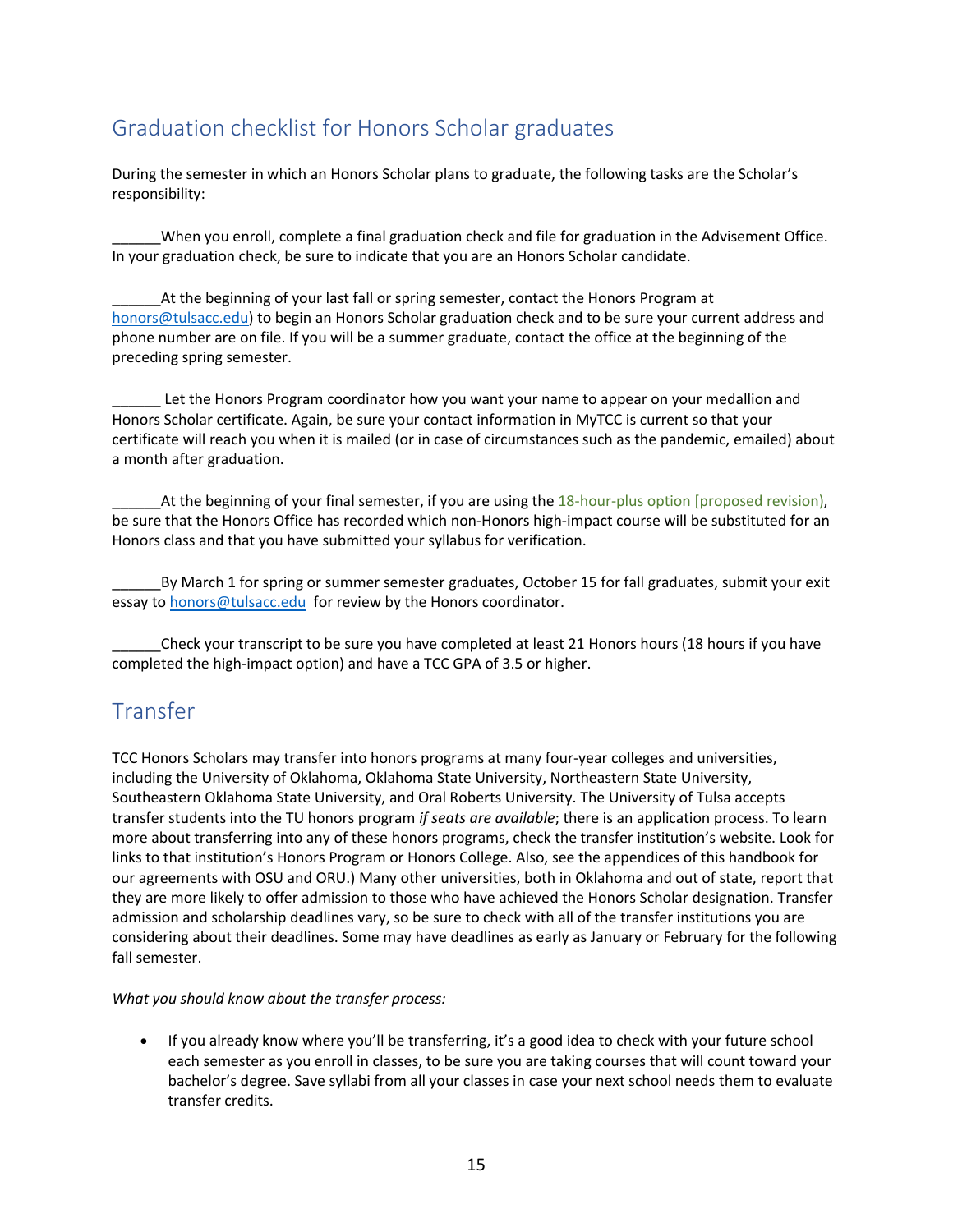- If you will attend a public university in Oklahoma, your associate degree will be accepted as fulfillment of your general education requirements. (If you do not earn a TCC degree, the transfer institution has the option of requiring you to retake some credits.)
- There's no harm in applying to multiple universities, even if you think you know for sure where you want to go. Explore all your options! Visit the universities you're considering if you can. The Jack Kent Cooke Foundation website offers excellent advice on applying to selective schools. (http://www.jkcf.org/scholarship-programs/undergraduate-transfer/the-transfer- process/)
- Some universities have separate applications for transfer admission and scholarships (as opposed to freshman admission and scholarships), so be sure you complete the correct application forms.
- If you are transferring to the University of Tulsa, make sure your transfer admissions representative and the TU financial aid office know you are a TCC Honors Scholar. This is essential for receiving TU's Honors Scholar Transfer Scholarship. Details are given in an appendix to this handbook.
- Whichever transfer institution you choose, be sure to mention that you are an Honors Scholar in your earliest dealings with them. And be sure to contact the university's Honors College or honors program directly at the same time you are applying for admission and scholarships, especially if you are transferring to OSU or NSU.
- Get started on the transfer process early—and register for classes early! Some transfer institutions have application deadlines in February, for example, and close fall enrollment in May.
- Applications for some transfer scholarships are part of TCC's online general scholarship application, so be sure to check that application to see whether one of the scholarships might be a good fit for you. The Bovaird Foundation scholarship (for TCC students transferring to TU) is one example.
- Be aware that some scholarships and other opportunities may only be available to graduate in December may or may not be in your best interests, depending on your circumstances, so be sure to ask your transfer institution whether entering in the spring will be to your advantage or disadvantage. And if you are applying for the Jack Kent Cooke Undergraduate Transfer Scholarship, not that it requires you to participate in a summer orientation and begin your universities studies in the fall.
- Don't assume that all schools operate the same way as TCC; in fact, assume that they don't! Be sure to read your next institution's catalog so that you understand procedures, requirements, and deadlines.

# Appendix 1: TCC Travel Policies

There will be occasions when members of the Honors Program (students and/or faculty) will be traveling to meetings or activities. The following College and State of Oklahoma policies must be followed.

- 1. The Dean of Engaged Learning must approve any travel plans. It is the responsibility of the Honors coordinator to decide if the Honors Program is to be represented at a meeting or conference and who should act as representatives on these occasions. The Honors coordinator requests permission from the Dean of Engaged Learning for travel expenditures from the Engaged Learning account.
	- 1. Before the coordinator can endorse the requested travel, the Honors student or faculty member must submit the appropriate application materials. Format of the application materials and criteria for approval will be announced at a later date.
	- 2. Once approval has been obtained, the Honors Program will follow college and state financial procedures. It should be emphasized that until the application materials have been approved, authority to travel has been granted by the dean and provost, and signed waivers have been turned in to the Honors Office, no travel has been approved.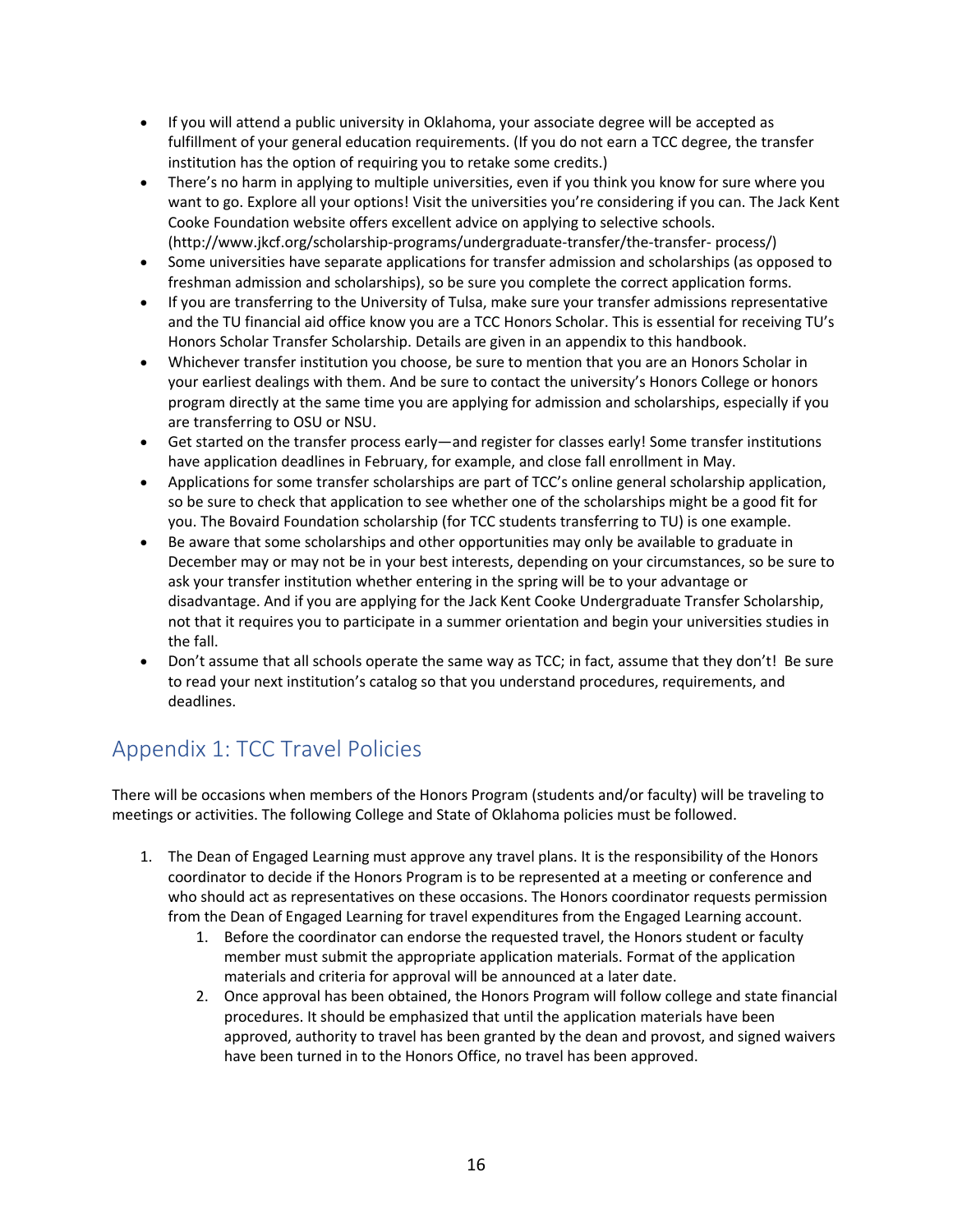2. Students are acting as representatives of the Honors Program, and college and state policies must be observed. Representatives should remember that they are acting in an official capacity and not independently.

Students will want to conduct themselves in a manner that will reflect favorably on the Honors Program and the college. Statements, positions, or agreements made in meetings should not be presented as reflecting the position of the whole Honors Program in the form of a formal vote of endorsement. While away from campus on Honors Program business, students must follow the regulations outlined in TCC's Student Handbook (https://www.tulsacc.edu/student-resources/student-handbook).

3. Appropriate procedures must be followed:

- 1. Registration forms and answers to questions about registration preferences must be submitted in a timely fashion. The Honors Office will have further instructions regarding conference expenses and receipts.
- 2. All students who are participating must sign an Honors Travel Waiver and return it to the Honors Office promptly.
- 3. If college funds are used to finance the trip, a completed Request for Authority to Travel on TCC Business form must be signed by the student when the Honors Office requests it. The Honors Office will submit the form to the proper college officials for approval. Permission to travel is not granted until all approvals have been obtained.

d. Airline tickets may be purchased by the student if the student is paying for them. If the Honors Program is paying for airline tickets, the tickets must be obtained by the College.

4. Representatives will want to report to other Honors students on ideas and issues that were presented in the meeting or conference that they attended. Each conference participant whose travel was paid by the Honors Program should report by posting a description of the experience on the Honors Scholars organization site on Blackboard. Additionally, each conference participant whose travel was paid by the Honors Program must complete a written evaluation of the conference (evaluation form to be supplied by the Honors Office) and must write a letter of thanks to the grantors of the funding. This letter should be delivered to the Honors Office within two weeks of the conclusion of the conference.

### HONORS TRAVEL WAIVER (SAMPLE)

| Name                                                                                                      | I, the undersigned, a |
|-----------------------------------------------------------------------------------------------------------|-----------------------|
| student of Tulsa Community College (or a faculty/staff member or guest) being over eighteen (18) years of |                       |
| age, acknowledge that I have signed up for travel to                                                      |                       |

I recognize that this activity is voluntary on my part and for it I will receive no compensation either directly or indirectly from Tulsa Community College. I therefore assume all risk incident to the above activity, including travel to or from such place of activity, and acknowledge that Tulsa Community College, its Board of Regents, its employees, and the State of Oklahoma assume no liability, including financial responsibility for injuries or other loss resulting from or occurring during the activity or from such activity.

The undersigned further indemnifies, releases, and holds harmless Tulsa Community College, its Board of Regents, its employees, and the State of Oklahoma against any losses or injuries resulting or claimed to result from the undersigned student's (faculty/staff member's or guest's) training, participation, attendance, travel, or other involvement in any and all phases of such activity.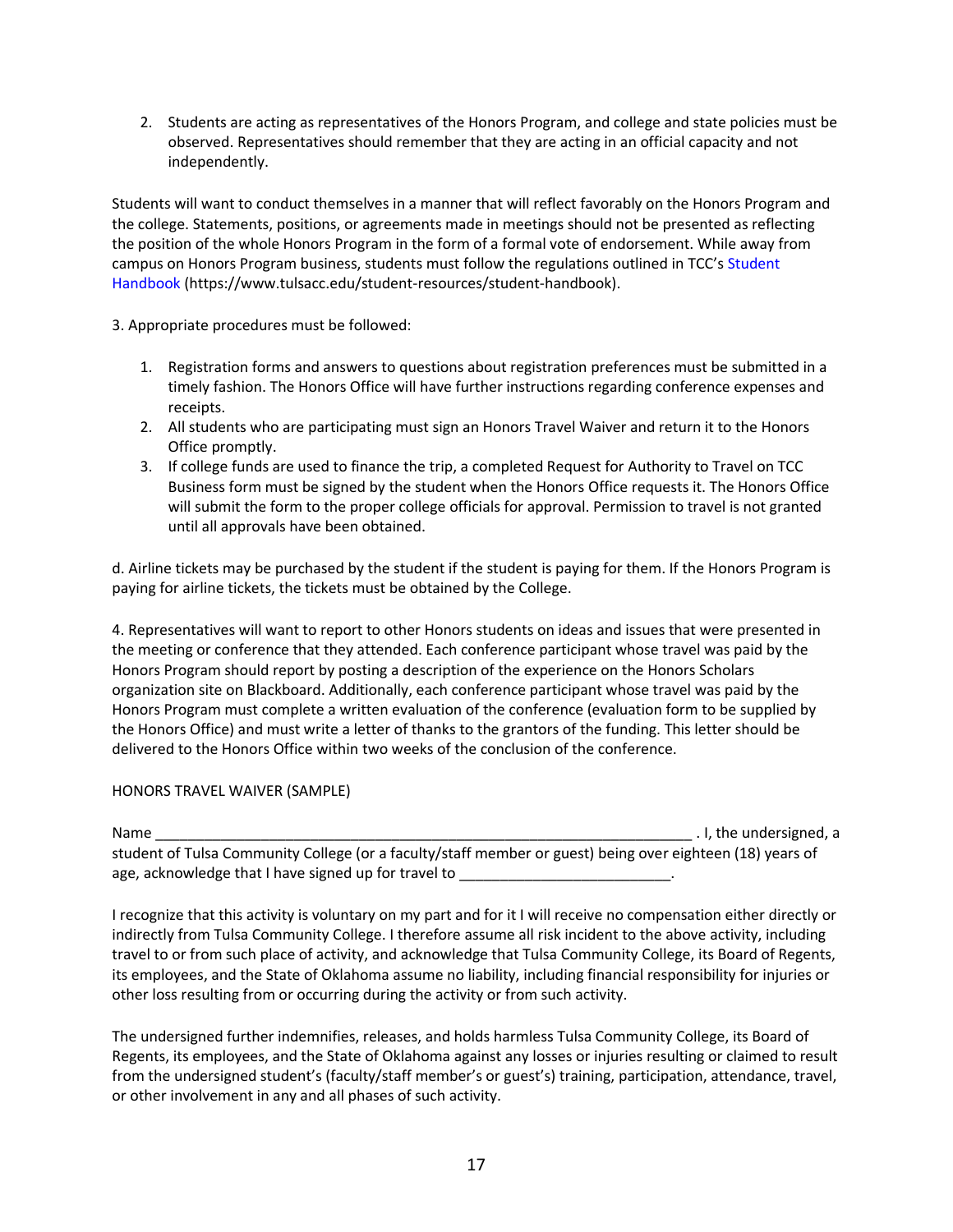During the Covid-19 pandemic, student travelers must follow CDC recommendations for social-distancing, screening to include temperature checks, and approved facial coverings for all participants.

The undersigned further acknowledges that his/her signature hereto evidences that he/she has read, fully understands, agrees with and consents to the contents thereof.

# Appendix 2: Honors transfer and articulation agreement between OSU & TCC

*Purpose:* This agreement is to facilitate the transfer of students between the Tulsa Community College (TCC) Honors Program and the Oklahoma State University (OSU) Honors College.

### *Agreement:*

- TCC Honors students whose grade point averages qualify them for the OSU Honors College may use up to 15 transfer Honors credit hours toward the 21 Honors hours required for the OSU "General Honors Award," but they still must meet the breadth and Honors seminar/interdisciplinary course requirements for that award. [OSU Honors College Policies and Procedures, Sections 3-2-1, 3-3-1, 3- 3-6.]
- TCC Honors students whose grade point averages qualify them for the OSU Honors College may use up to six additional transfer Honors credit hours toward the total of 39 required for the "Honors College Degree," but they still must meet all remaining requirements for the degree. [OSU Honors College Policies and Procedures, Sections 3-2-1, 3-3-6.]
- TCC Honors students must earn an A or B in any TCC Honors class for it to be used to meet OSU Honors College requirements. [OSU Honors College Policies and Procedures, Section 3-3-1.]
- OSU Honors College students transferring to TCC's Honors Program may use 12 transfer Honors hours from OSU toward TCC Honors Scholar graduation requirements (24 Honors credit hours OR 21 Honors credit hours plus an approved Honors service learning project). The service-learning option may be completed at either institution.
- Both institutions intend to remain active members of the Great Plains Honors Council and the National Collegiate Honors Council.

*Notice of change or cancellation:* Either institution may change or cancel this agreement by notifying the other no less than one academic year before the intended date of change or cancellation.

# Appendix 3: Honors transfer and articulation agreement between ORU & TCC

*Purpose:* This agreement is to facilitate the transfer of students between the Tulsa Community College (TCC) Honors Program and Oral Roberts University (ORU) Honors Program. Transfer students may be given full credit for their Honors hours earned when the credit is appropriate to the student's degree program and the receiving institution has validated the courses, with the following additional provisions:

*Agreement:*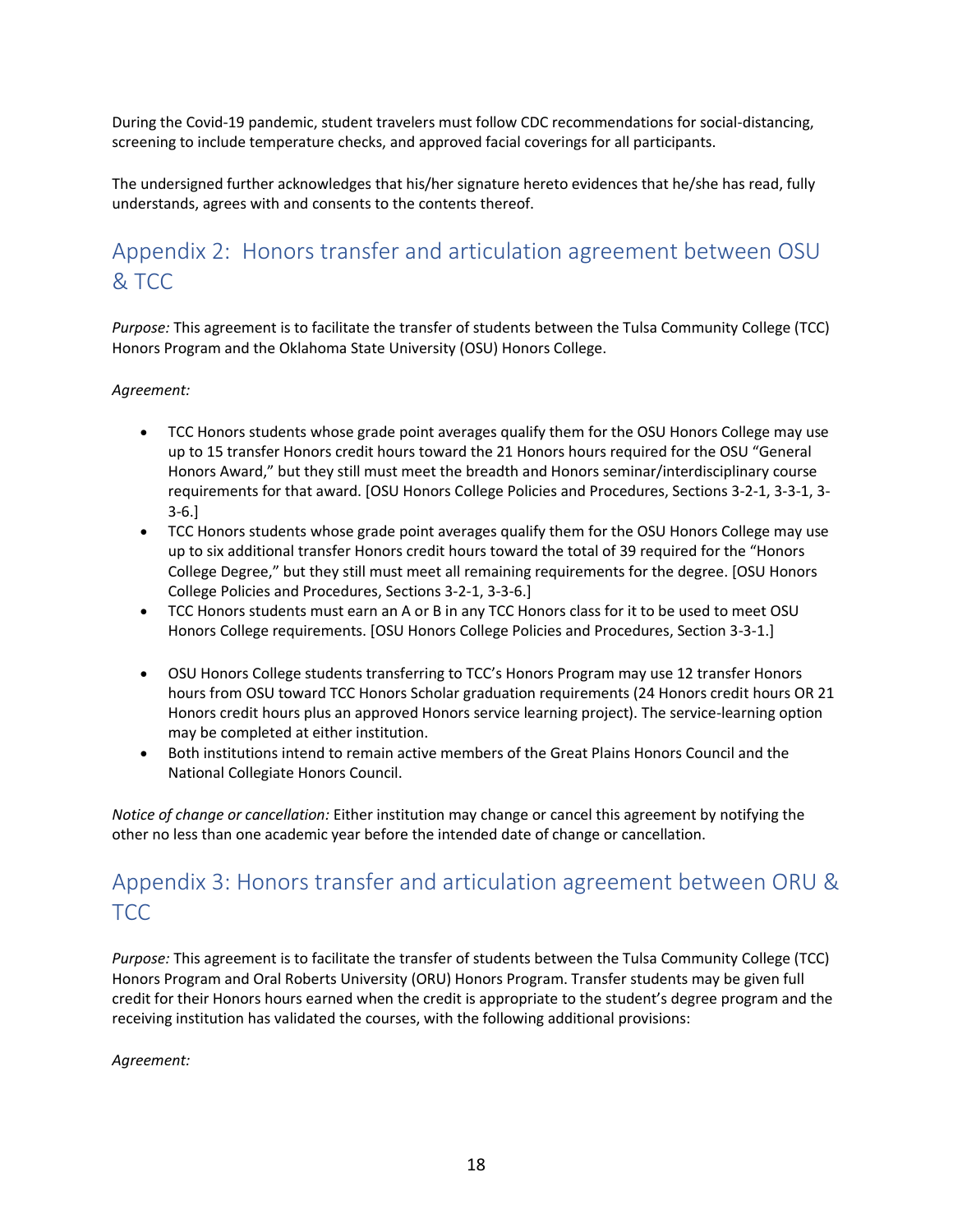▪ TCC Honors Scholars with a cumulative grade point average of 3.5 or higher qualify for the ORU Honors Program and may use up to 12 transfer Honors credit hours toward the 21 Honors hours required for graduating as a transfer Scholar.

▪ TCC Honors Scholars must earn an A or B in any TCC Honors class for it to be used to meet ORU Honors Program requirements.

▪ TCC students who meet the ORU Honors Program requirements (minimum 29 ACT or 1280 SAT and minimum overall GPA of 3.5 from TCC) may apply for the Honors Program Scholar's Scholarship. The deadline is March 1.

▪ ORU Honors Program students transferring to TCC's Honors Program may use 12 transfer Honors hours from ORU toward TCC Honors Scholar graduation requirements.

▪ Both institutions intend to remain active members of the Great Plains Honors Council and the National Collegiate Honors Council.

*Notice of change or cancellation:* Either institution may change or cancel this agreement by notifying the other no less than one academic year before the intended date of change or cancellation.

# Appendix 4: University of Tulsa transfer scholarships for TCC Honors Scholar graduates

*Who is eligible?* TCC Honors Scholars who plan to attend the University of Tulsa as full-time students. (Students who already hold bachelor's degrees, international students, and former TU students are *in*eligible.)

*How much are the scholarships worth?* 

- Transfer Honors Scholarship: \$24,000. Awarded to new transfer students who were members of Phi Theta Kappa at two-year schools. Must have a cumulative 3.5 GPA and at least 48 hours of transferrable credit or participate in the Tulsa Community College Honors Program. Students receiving this award are not eligible for the Transfer Hurricane Scholarship.
- Transfer Hurricane Scholarship: variable amounts. Awarded to new transfer students, based on exceptional performance in previous college coursework. Students receiving this award are not eligible for the Transfer Honors Scholarship.
- TCC Honors Award: \$2,000. Awarded to new transfer students who earn an associate degree from Tulsa Community College as an Honors Scholar with a cumulative 3.5 GPA. Students receiving this award may also receive the Transfer Hurricane Scholarship or the Transfer Honors Scholarship.

### *How do I apply?*

- Apply for admission and gain acceptance to The University of Tulsa for the term following your TCC graduation.
- Notify TU's Office of Admission that you are a TCC Honors Scholar. How can I renew the scholarship?
- Continue full-time enrollment at TU. (The scholarship is forfeited upon withdrawal or dismissal.)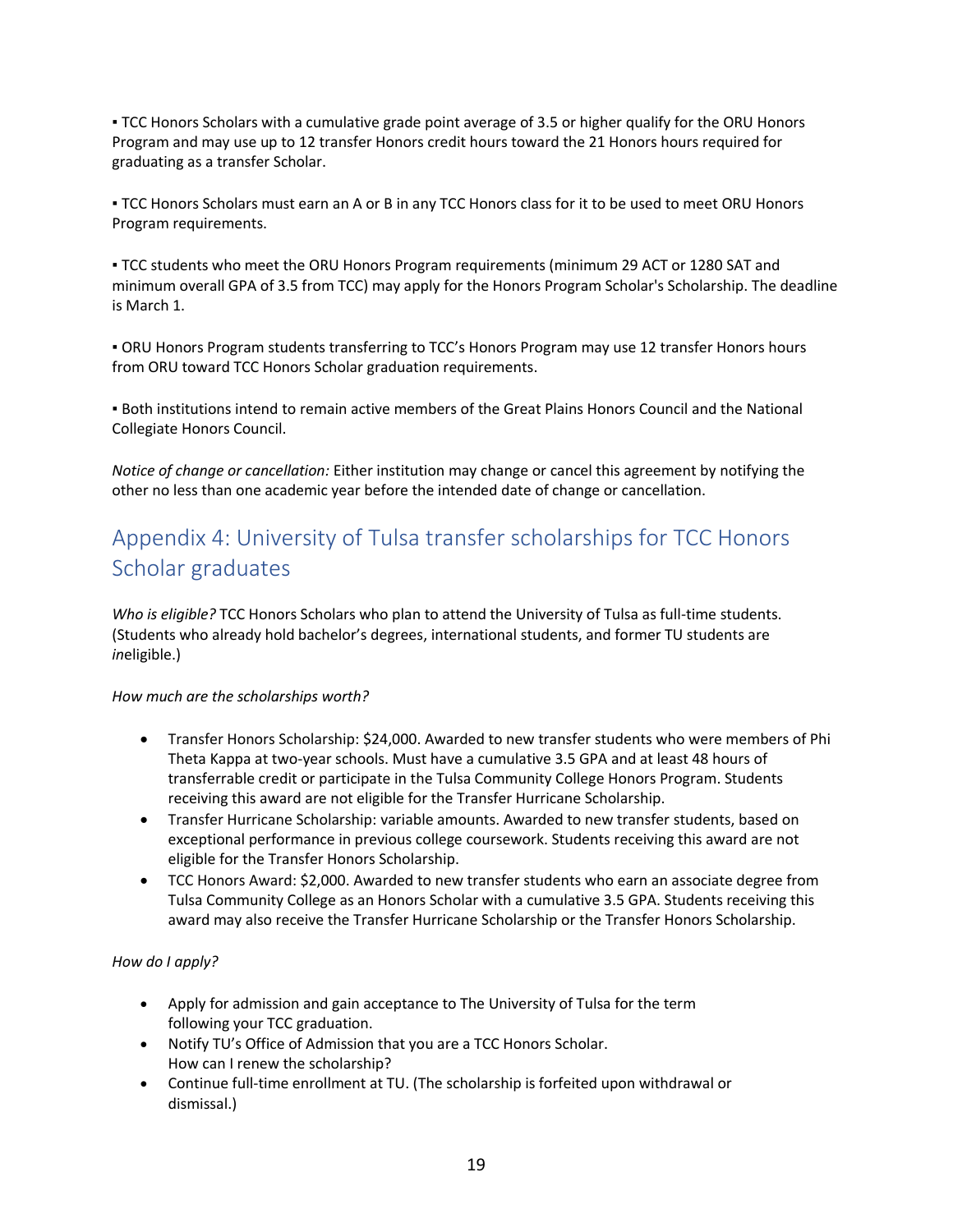• Maintain a cumulative 3.0 grade point average at TU.

### *Can I receive other scholarships?*

Need-based grants, loans, and work-study may supplement the scholarship if sufficient financial need is demonstrated on the FAFSA.

*Note:* Scholarships to TCC Honors Scholar Graduates may be awarded provisionally by The University of Tulsa, pending receipt of the final verification and degree transcript from Tulsa Community College.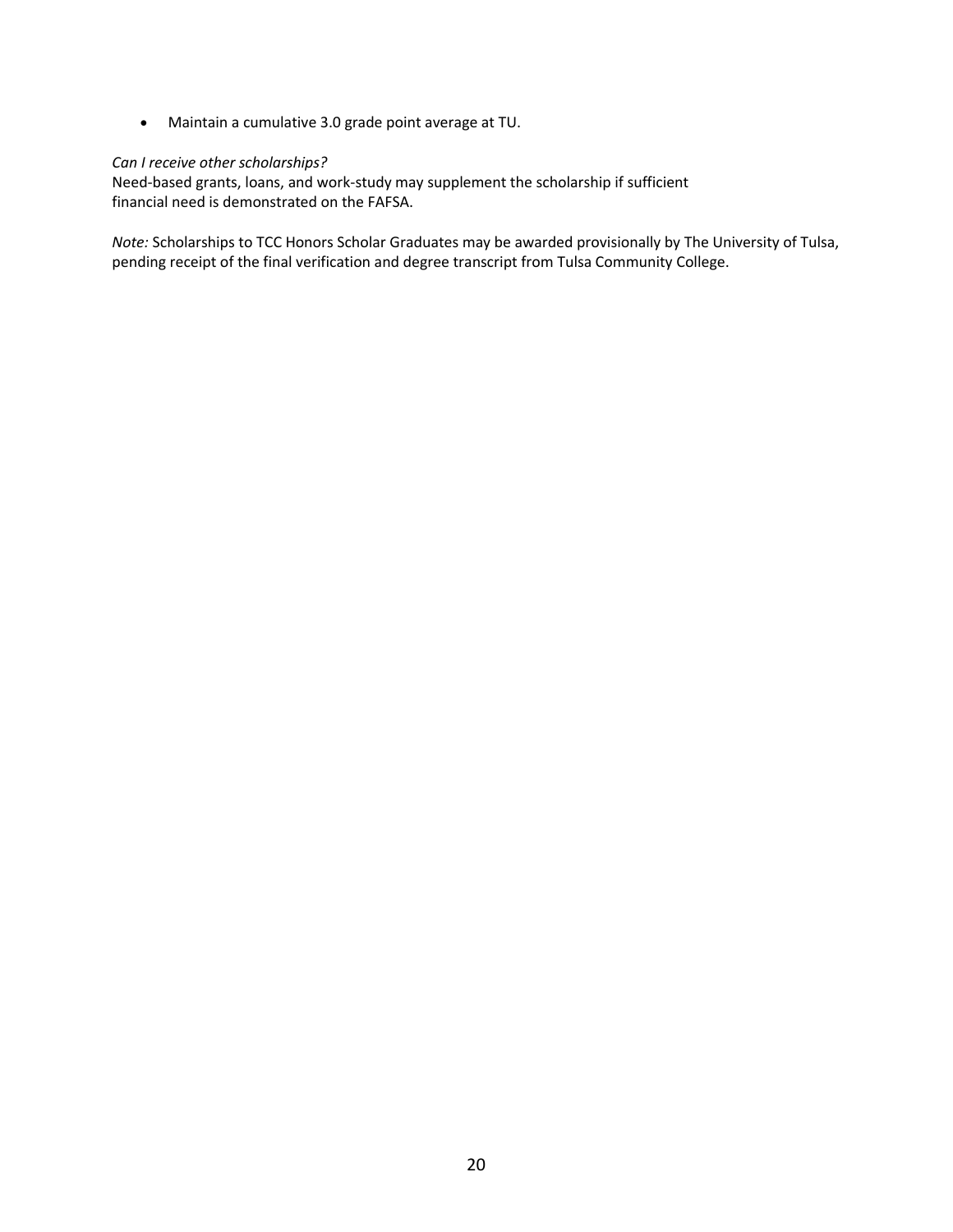#### Information for Honors Faculty

### An addendum to the TCC Honors Program's *Handbook for Honors Scholars Last updated summer 2021*

#### Message from the Honors Coordinator

Thanks so much, esteemed colleagues, for being part of the TCC Honors Program! I and our Honors students appreciate your enthusiastic participation. This faculty guide is an addendum to our *Handbook for Honors Scholars*. Before, we have had a separate handbook for faculty; now we are presenting the faculty-specific material as a supplement to the Scholars' handbook, which already contains much of what you need to know. If you are a veteran member of the Honors faculty, we're glad to have you as a regular. If you are relatively new, we hope you are finding it rewarding and will keep it up. We hope the information provided here and in the *Handbook for Honors Scholars* that it accompanies will be helpful for reference and an occasional refresher. If you haven't taught an Honors class before and would like to, you will find information below about how to request, propose, and prepare for an Honors section.

#### Honors Program background

Our program started in 1985 when honors programs were rare at two-year colleges. Today, many community colleges have such programs for helping ambitious students succeed. Some people stereotype honors programs as elitist and honors students as heavily resourced prep-school grads, but TCC Honors Scholars at TCC are quite diverse in educational background, socioeconomic status, age, ethnicity, etc. And many other students besides Honors Scholars choose our Honors classes too. In typical recent semesters, we have around 100 Honors Scholars and around 450 students enrolled in Honors sections. Students must meet eligibility requirements to be Scholars, but we have a flexible criteria list, and we look too at the application essay and educator recommendation as we evaluate each application holistically and admit those students who are not just smart, but also highly motivated, and genuinely interested in being active participants in a community of scholars. We typically offer 30-35 Honors sections in fall and spring and around 5 in the summer.

### Characteristics of the program

As an active member of the National Collegiate Honors Council (NCHC) and its regional affiliate the Great Plains Honors Council (GPHC), we comply with the NCHC definition of honors education and NCHC best practices of fully developed programs (both in the *Handbook for Honors Scholars*). Of course, every college is unique, so our program also reflects TCC's institutional culture.

The tenets of our program are straightforward:

- We offer designated Honors sections of TCC courses, not contracts or add-ons to "regular" classes.
- We keep classes small, with a 20-student cap, to facilitate professor-student and student-student interaction.
- We encourage hands-on learning and so-called high-impact practices because we believe our Honors Scholars benefit most from their classes when they interact with fellow Scholars and outstanding faculty. Undergraduate research, field trips, interactive lectures, collaborative learning, servicelearning, etc., are good examples.
- We don't give Honors students extra work. The focus is on quality, not quantity.
- We don't grade Honors students more harshly than other students. The choice to take Honors sections should not result in lower grades than the student would receive in non-Honors sections.
- We emphasize—even more than the college itself does—critical thinking and communication skills.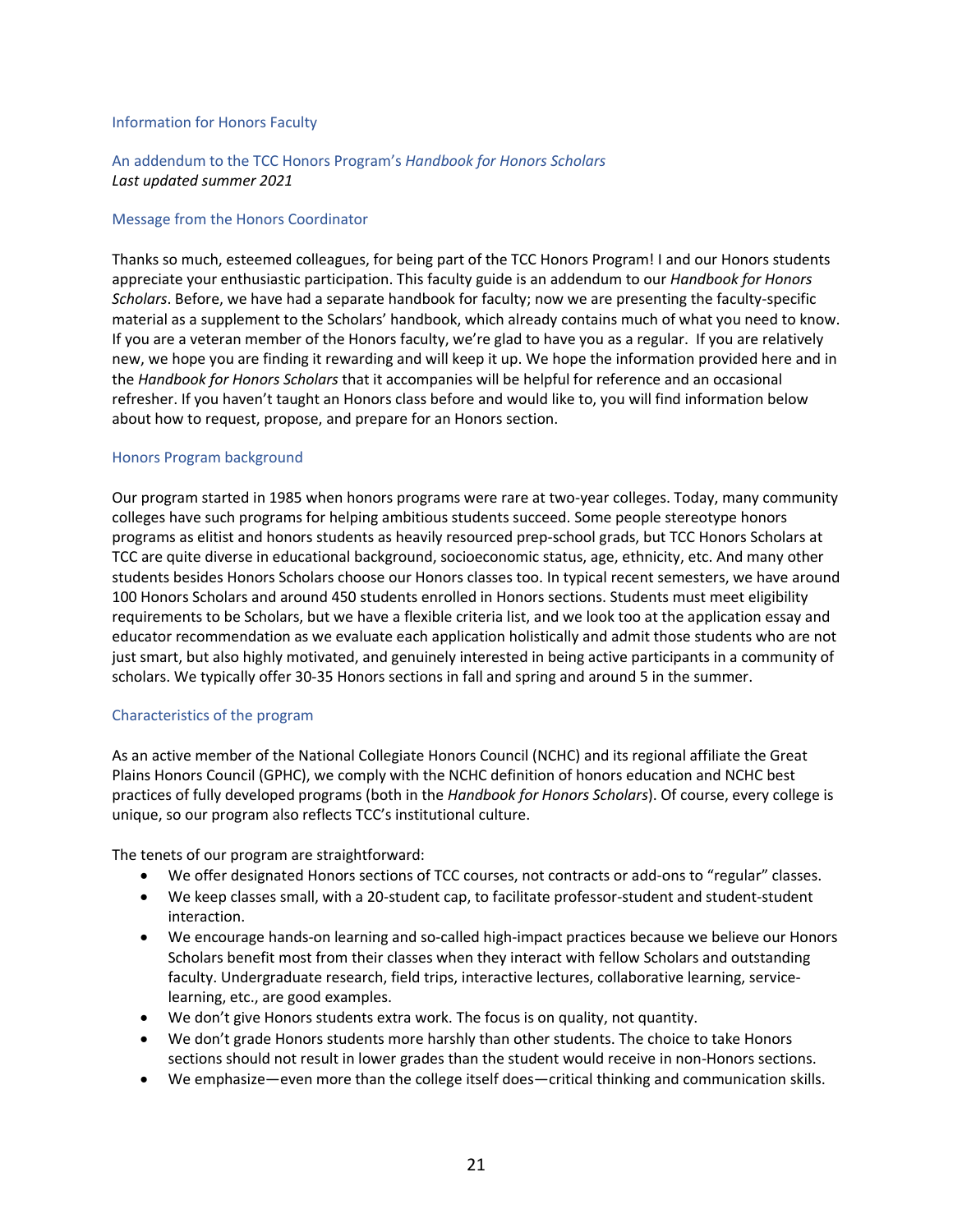#### Learning outcomes and syllabus statement

The program's mission statement, vision statement, and learning outcomes are in the *Handbook for Honors Scholars*.

We ask Honors faculty to include the following statement on the syllabus for their Honors sections: Congratulations on choosing an Honors class! Honors sections at TCC are limited to 20 students, stress student-faculty and student-student interaction, emphasize communication skills, promote a high level of student engagement, and encourage creative and innovative approaches to learning. They do not require more work or employ harsher grading, but they do aim for deeper student engagement with the subject matter. In an Honors class, you will be expected to attend regularly, participate actively, work cooperatively with classmates, complete assignments to the best of your ability, and commit yourself fully to intellectual development. You do not have to be admitted to the Honors Program to take an Honors class, but successful completion of two Honors classes counts as one of two eligibility requirements for admission to the program. A complete list of eligibility requirements and benefits, as well as an online application, can be found here [\(www.tulsacc.edu/honors\)](http://www.tulsacc.edu/honors).

#### Honors students and Honors Scholars

At TCC, "Honors student" is the umbrella term for any student taking an Honors class; "Honors Scholar" is the more specific term for students who have been admitted to the Honors Program and are working to complete the program requirements and become Honors Scholar Graduates.

Honors Scholars have met the admission criteria explained in the *Handbook for Honors Scholars*, have written application essays, and have been recommended by an educator. They are aiming to complete 21 hours of Honors classes (or 18 hours of Honors classes plus one designated high-impact class of at least 3 hours). *Note this is a change for 2021-2022; the previous requirement was 24 hours*. You will almost certainly have some Honors Scholars in your Honors sections. Interested students can find the online application at [www.tulsacc.edu/honors.](http://www.tulsacc.edu/honors)

But *any* TCC student may enroll in Honors sections (a GPA of 3.0 is suggested, but not required.) While some students excel academically before they enroll in Honors classes, some excel because they take Honors classes. Students with spotty academic records often perform very well in Honors classes, get hooked on Honors, and eventually become Honors Scholars. (Earning A's or B's in two Honors classes can be used as one of the two criteria needed to apply; this allows students who are capable but lacking confidence to sample Honors classes before committing to the program.)

Students who complete 15 hours of Honors classes with a 3.5 GPA—whether admitted to the Honors Program or not—are eligible for an Honors certificate documenting their achievement. All they have to do is email [honors@tulsacc.edu](mailto:honors@tulsacc.edu) to indicate they have completed the requirements and would like a certification. The certificate, makes a nice CV or resume item but does not currently come with any financial or specific transfer benefits. (We are investigation possibilities for enhancing this part of the program.)

Please remember that the students in your class, though Honors students and often Honors Scholars, are still first-year and second-year students and not necessarily majors in your discipline. You will have some brilliant students; you will have some students who are diligent and engaged but less brilliant; you will have some who are just ordinary students but like Honors classes because they are smaller and more interactive. We love getting really smart, super-prepared students, but we have found high motivation is an even bigger determinant of success in Honors.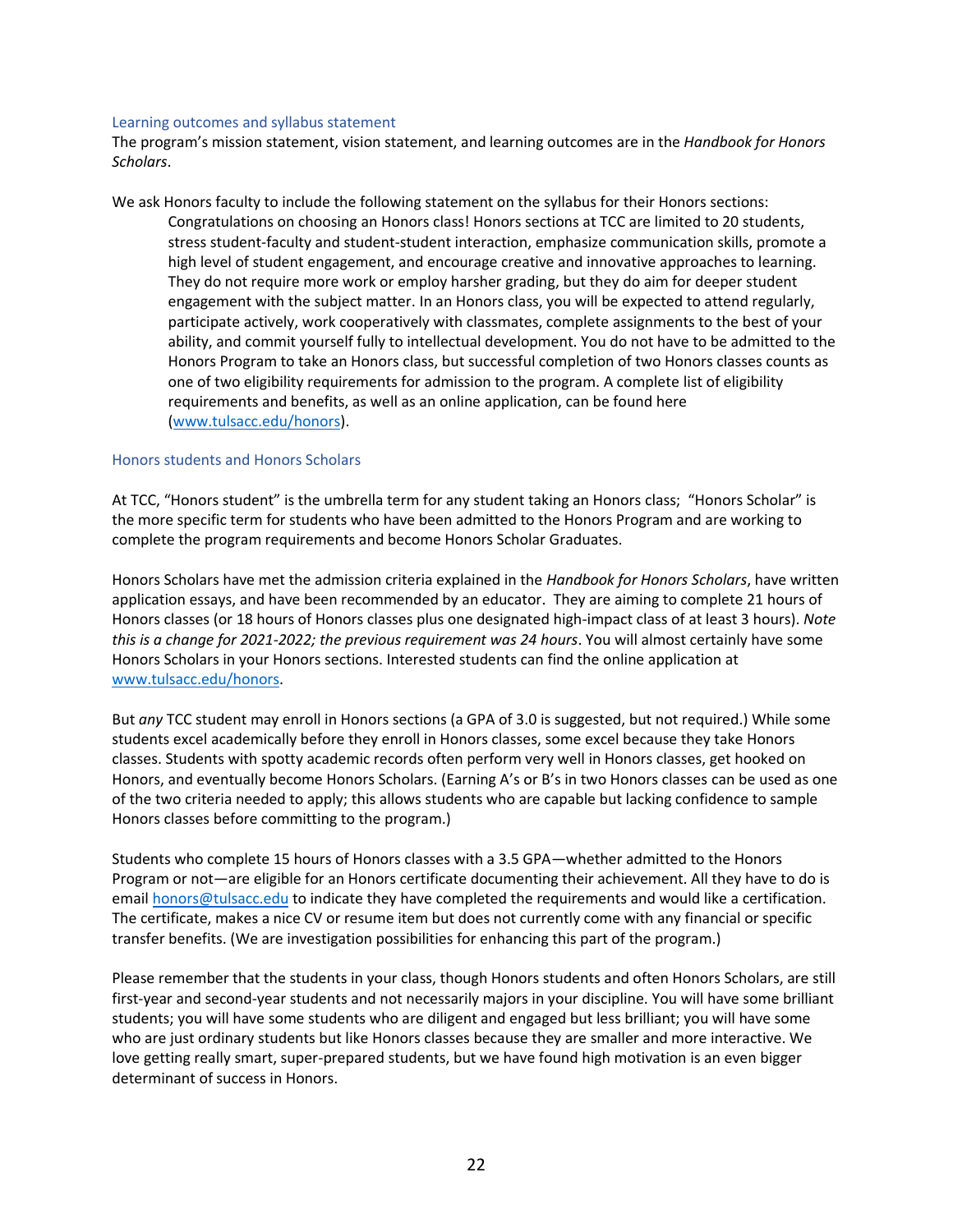### Referring/recommending students

If you have current students you think would be strong candidates for the Honors Program, you can easily refer them to us using the Starfish app. Here's how:

- Log into MyTCC and open Starfish.
- From the list of your students, choose "select student", check the box by the student's name (you will see the text of the message going to students; you can personalize it if you wish, but you don't have to) and then click save. (You can select multiple students at once if needed.)

We will receive a copy of the referral and follow-up with our own email to the student. If the student decides to apply to program, your Starfish referral will also serve as the required recommendation for the student; there's no need to write a separate recommendation letter.

If, however, you are asked for a recommendation by a student not currently enrolled in one of your classes, you will not be able to access the referral system for that student and will need to write a recommendation, which you can email t[o honors@tulsacc.edu](mailto:honors@tulsacc.edu), with the subject line "Recommendation for [student's name]."

### Qualifications for teaching Honors

Honors classes are taught by enthusiastic and engaged faculty members committed to the concept of honors education advocated by the National Collegiate Honors Council Definition of Honors Education, available at https://www.nchchonors.org/directors-faculty/definition-of- honors-education, and to the NCHC's principles of course design, available at https://nchc.site- ym.com/page/coursedesign.

Preference is given to full-time faculty, but part-time faculty will be considered in the absence of full-time faculty interest in teaching a course that Honors Scholars need.

### Proposing an Honors course or section

Faculty wishing to teach an Honors course not currently offered should discuss their idea with the Honors coordinator and then complete a course proposal form and submit it to the Honors Program by email. The form asks for a description of the course, a brief rationale for offering it, and an indication that the department chair and dean have been consulted. Faculty members who have not taught Honors before will also need to do our online training course.

Faculty who wish to teach a section of a currently offered Honors course and have not taught that Honors class before should also complete and submit the proposal form. (They will need to complete the training course only if they have not taught Honors at all before, not if they have taught in the Honors Program before, just not this specific class.)

The form can be obtained fro[m honors@tulsacc.edu](mailto:honors@tulsacc.edu) and looks like this:

### **Proposal to Teach an Honors Class**

Faculty member making request: Date of request: Desired location (which campus): Semester course would be taught:

*The proposal should be made one year in advance of the semester the class will be taught. Fall proposals are due by Nov. 1 (with decisions by January); spring and summer proposals are due by April 1 (with decisions by June).* Exceptions may be made for urgently needed classes.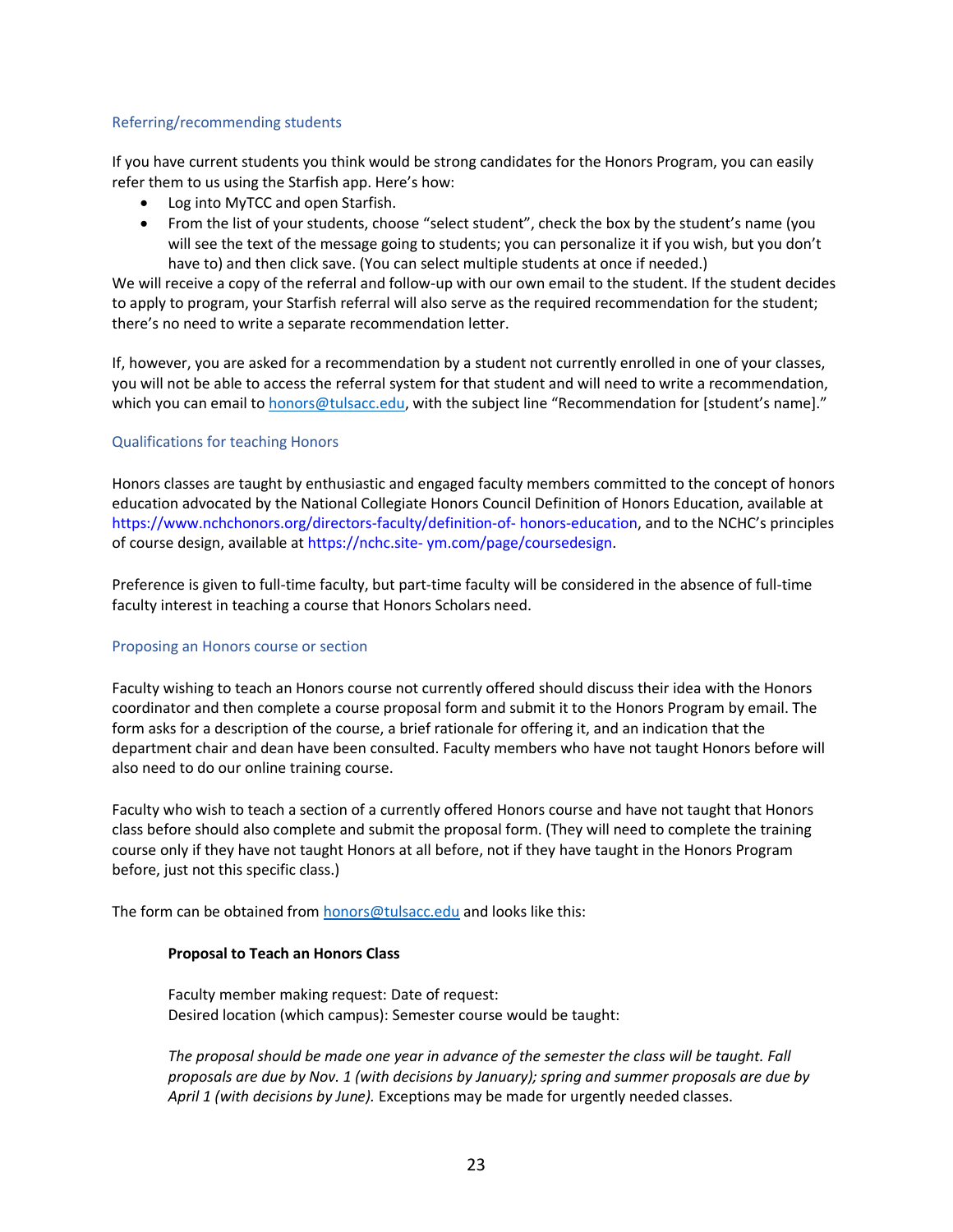Course number and title:

Briefly explain why you want to teach an Honors section and which students are likely to benefit from it:

Briefly describe your vision for the course (content, methods, etc.):

The TCC Honors Program adheres to the National Collegiate Honors Council statement that honors education "provides opportunities for measurably broader, deeper, and more complex learningcentered and learner-directed experiences for its students than are available elsewhere in the institution." A high level of faculty-student and student- student interaction and a high degree of student engagement are expected. Means of achieving such engagement might include research and creative scholarship, interdisciplinary learning, service learning and leadership, and participation in learning communities. What methods and strategies appropriate to your discipline would you employ in your class to facilitate this high level of student engagement?

Have you taught an Honors class before? \_\_\_Yes \_\_\_ No

Are you familiar with the TCC Honors Program's policies regarding class size, quality rather than quantity of work, fair grading, and emphasis on communication skills?  $\rule{1em}{0.15mm}$   $\qquad$   $\qquad$   $\qquad$  Yes  $\rule{1em}{0.15mm}$  No

Have you consulted your department chair about the appropriateness of offering an honors section of this course and about the likelihood that there will be student demand for it? Yes No

### *Evaluation criteria for proposals:*

- Probable demand for the course and section
- Adherence to the National Collegiate Honors Council statement that honors education "provides opportunities for measurably broader, deeper, and more complex learning-centered and learnerdirected experiences for its students than are available elsewhere in the institution"
- A clear vision of how the course will achieve a high level of student engagement and student interaction with the professor and fellow students
- Compatibility of the proposed course or section with the Honors schedule as a whole

### *Deadlines and timeline for proposals:*

The proposal should be made one year in advance of the semester the class will be taught. Fall proposals are due by Nov. 1 (with decisions by January); spring and summer proposals are due by April 1 (with decisions by June). Example: Proposals are due by Nov. 1 of the current year for classes to be taught in the fall semester of the following year. Exceptions to the timeline may be made in the case of a class that is urgently needed. The Honors Program will notify faculty members and their chairs when decisions have been made.

Faculty members who have taught an Honors course and wish to teach a future section of the same course do not need to submit a proposal, nor do they need to take the training course.

Even "veteran" Honors faculty, though, might want to enroll in the course on Blackboard just to get access to the resources section.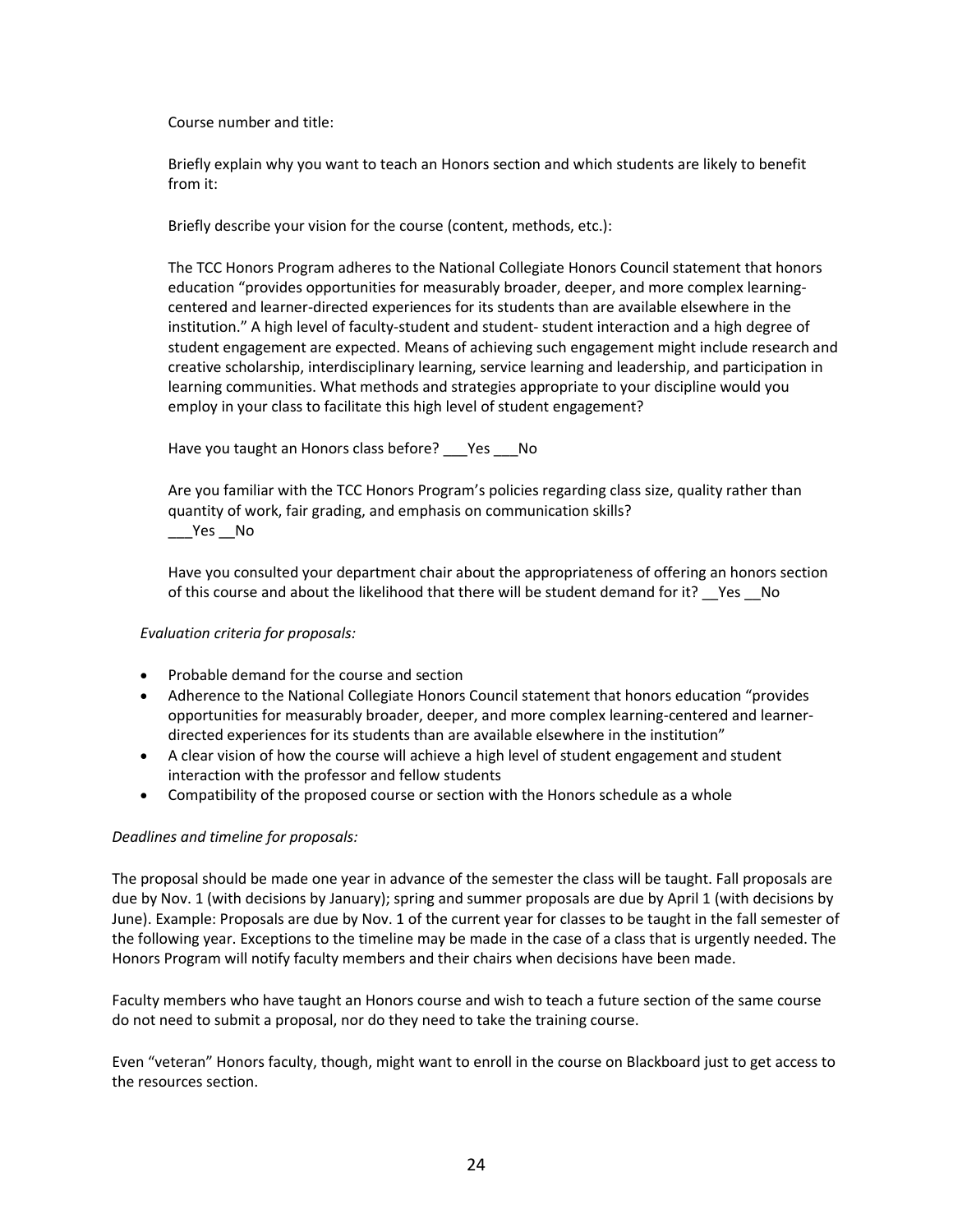#### Instructions for enrolling in the training course for Honors teaching (Knights of the Seminar Table)

Instructors will be able to enroll by searching the course catalog found in the upper righthand corner of the courses page in Blackboard:

- 1. Click on the "Courses" tab once logged into Blackboard.
- 2. Click the "Course Catalog" button located in the upper right-hand corner of the

| screen:                                                                                                                   |                              |
|---------------------------------------------------------------------------------------------------------------------------|------------------------------|
| <b>III</b> Course Catalog                                                                                                 |                              |
| 3. Type "honors_teaching" into the text field and select "ID" from the dropdown menu<br>next to "Course":                 |                              |
| Ľ                                                                                                                         |                              |
| <b>Search Catalog</b><br>Course ID<br>Contains                                                                            | v (honors_teaching)          |
| 4. Click "Go" to run the search.                                                                                          |                              |
| 5. Hover next to the "Course ID" and click the Chevron. Then, click "Enroll" on the<br>dropdown course menu that appears: |                              |
| COURSE ID 4                                                                                                               | COURSE NAME                  |
| Honors_Teaching                                                                                                           | Knights of the Seminar Table |
| Enroll                                                                                                                    |                              |

6. On the next screen, click the "Submit" button.

### Scheduling an Honors section

Faculty wishing to teach an Honors section in a specific semester work within the scheduling processes used by their respective schools after signaling their request to both the Honors coordinator and the faculty chair.

A member of the Honors faculty may continue to teach an approved course regularly for as long as it is needed, provided that other faculty members are not requesting the same course. If, however, multiple faculty members are requesting the same course, the Honors Program staff will work with the faculty members to craft an equitable rotation.

#### Policies governing Honors sections

- **No mixed Honors/non-Honors classes**. Some students enrolled in Honors sections will be Honors Scholars; others will not. But the class experience should be the same for all enrolled students. It is *not acceptable* to have different assignments, practices, or standards for the two groups.
- **No contracts**. Honors-by-contract, a practice used by some programs, places students earning Honors credit and students not earning Honors credit in the same classroom, and the students seeking Honors credit contract with the professor to do extra work. The TCC Honors Program *prohibits* this practice, as decided by a vote of the entire Honors faculty
- **Maximum of 20 students**. The 20-student cap is an essential characteristic of an Honors class at TCC. Small classes that facilitate a high level of student-student and student-professor interaction are probably our program's biggest selling point, and we guard it vigilantly.
- **Modality conducive to a high level of engagement**. Program policy currently limits Honors Scholars to nine hours of Honors credit in online classes. Enforcement of this policy has been suspended during the pandemic. The Honors coordinator and Honors Advisory panel are currently considering